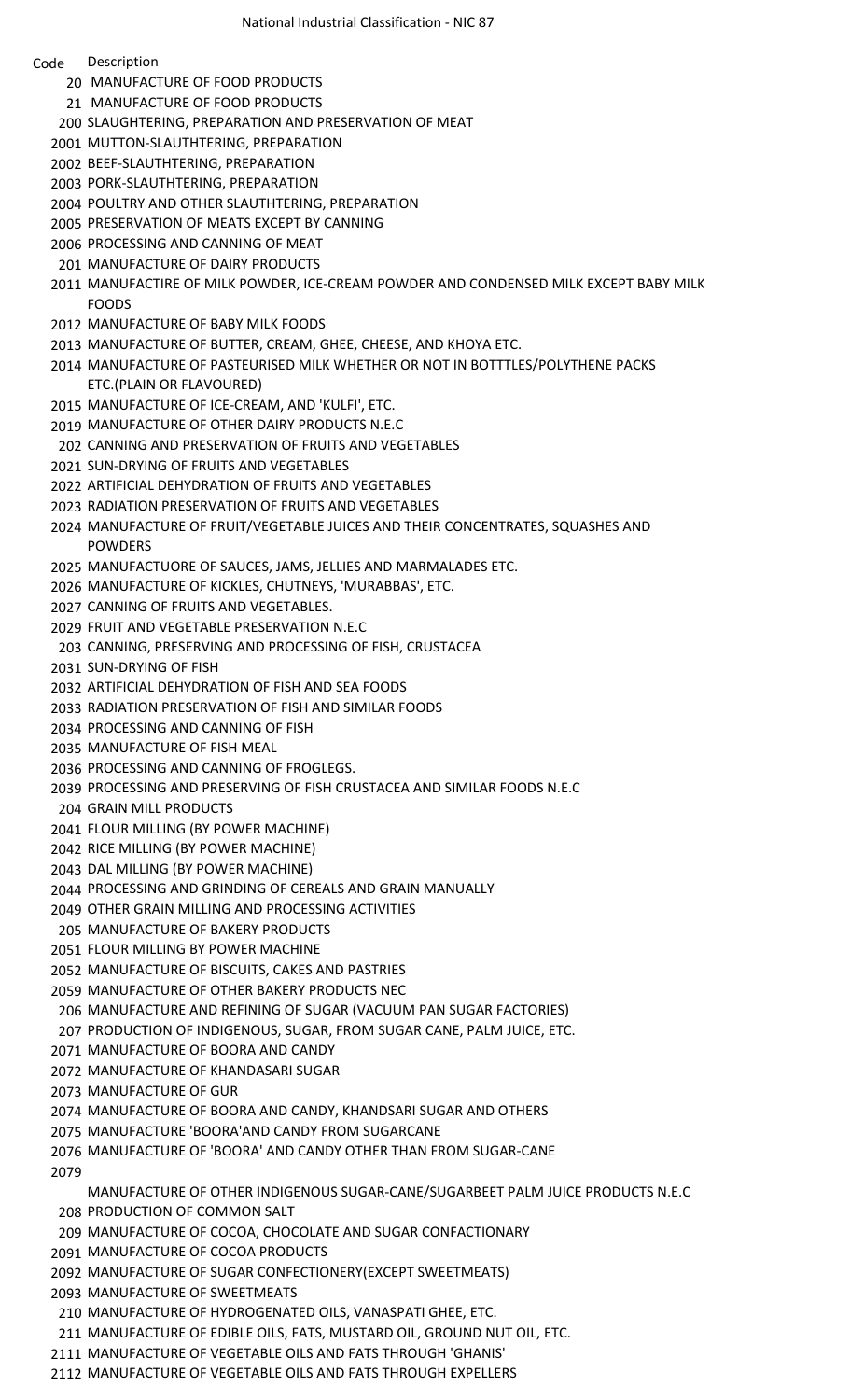- MANUFACTURE OF VEGETABLE OIL AND FATS THROUGH SOLVENT EXTRACTION PROCESS TEA PROCESSING MANUFACTURE OF ANIMAL OILS AND FATS(RENDERING AND REFINING OF LARD AND OTHER EDIBLE ANIMAL FATS IS CLASSIFIED IN GROUP 200) MANUFACTURE OF FISH OIL COFFEE CURING, ROASTING AND GRINDING PROCESSING AND BLENDING OF TEA MANUFACTURE OF INSTANT TEA CASHEWNUT PROCESSING LIKE DRYING, SHELLING, ROASTING, SALTING ETC. COFFEE CURING COFFEE ROASTING, GRINDING, BLENDING, ETC. MANUFACTURE OF INSTANT COFFEE. PROCESSING OF EDIBLE NUTS PROCESSING OF CASHEWNUT(ACTIVITIES INCLUSDED ARE DRYING SHELLING, ROASTING, FRYING AND SALTING ETC.) PROCESSING OF GROUNDNUT(SEE NOTE FOR 215.1) PROCESSING OF OTHER EDIBLE NUTS N.E.C.(SEE NOTE FOR 215.1) MANUFACTURE OF ICE MANUFACTURE OF PREPARED ANIMAL AND BIRD FEED MANUFACTURE OF CATTLE FEED MANUFACTURE OF POULTRY FEED MANUFACTURE OF OTHER ANIMAL AND BIRD FEED MANUFACTURE OF STARCH MANUFACTURE OF FOOD PRODUCTS NOT ELSEWHERE CLASSIFIED MANUFACTURE OF MALTED FOODS GRINDING AND PROCESSING OF SPICES MANUFACTURE OF 'PAPADS' 'APPALAM' AND SIMILAR FOOD PRODUCTS MANUFACTURE OF SEMI-PROCESSED FOODS AND INSTANT FOODS EXCEPT MALTED FOODS MANUFACTURE OF SAGO AND SAGO PROCUCTS MANUFACTURE OF VITAMINISED HIGH PROTEIN FLOUR (MULTI-PURPOSE FOODS) FRYING OF DALS AND OTHER CEREALS NOT ELSEWHERE CLASSIFIED MANUFACTURE OF RESIDUARY SNACKS NOT ELSEWHERE CLASSIFIED OTHER FOOD PROCESSING AND MFG. ACTIVITIES LIKE MFG. OF EGG POWDER, SAMBAR POWDER ETC. NEC MANUFACTURING OF BEVERAGES,TOBACCO AND TOBACCO PRODUCTS DISTILLING, RECTIFYING AND BLENDING OF SPIRITS WINE INDUSTRIES MALT LIQUORS AND MALT MANUFACTURE OF BEER MANUFACTURE OF MALT LIQUORS, OTHER THAN BEER MANUFACTURE OF MALT PRODUCTION OF COUNTRY LIQUOR(ARRACK AND TODDY ETC) MANUFACTURE OF SOFT DRINKS AND SYRUPS MANUFACTURE OF AERATED DRINKS MANUFACTURE OF SYNTHETICK FLAVOURED CONCENTRATES AND SYRUPS MANUFACTURE OF BEVERAGE, NEC TOBACCO STEMMING, REDRYING AND ALL OTHER OPERATIONS CONNECTED WITH PREPARING RAW LEAF TOBACCO MANUFACTURE OF BIDI MANUFACTURE OF CIGARS, CIGARETTES, CHEROOTS AND CIGARETTE TOBACCO MANUFACTURE OF CIGARETTE AND CIGARETTE TOBACCO MANUFACTURE OF CIGARS AND CHEROOTS MANUFACTURE OF CHEWING TOBACCO,'ZARDA'AND'SNUFF' AND OTHER TOBACCO PRODUCTS NEC(EXCEPT PAN-MASALA CONTAINING TOBACCO MANUFACTURE OF SNUFF MANUFACTURE OF ZARDA MANUFACTURE OF CHEWING TOBACCO MANUFACTURE OF OTHER TOBACCO PRODUCTS NEC MANUFACTURE OF TOBACCO AND TOBACCO PRODUCTS NOT ELSEWHERE CLASSIFIED MANUFACTURE OF PAN-MASALA MANUFACTURE OF CATECHU('KATTHA') MANUFACTURE OF CHEWING LIME. MANUCTURING OF COTTEN TEXTILES 2
	- COTTON GINNING, CLEANING AND BALING 3
- COTTON SPINNING, WEAWING, SHRINKING, SANFORIZING, MERCERISING
- PRINTING, DYEING AND BLEACHING OF COTTON TEXTILES
- COTTON SPINNING OTHER THAN IN MILLS (CHARKHA)
- PRODUCTION OF KHADI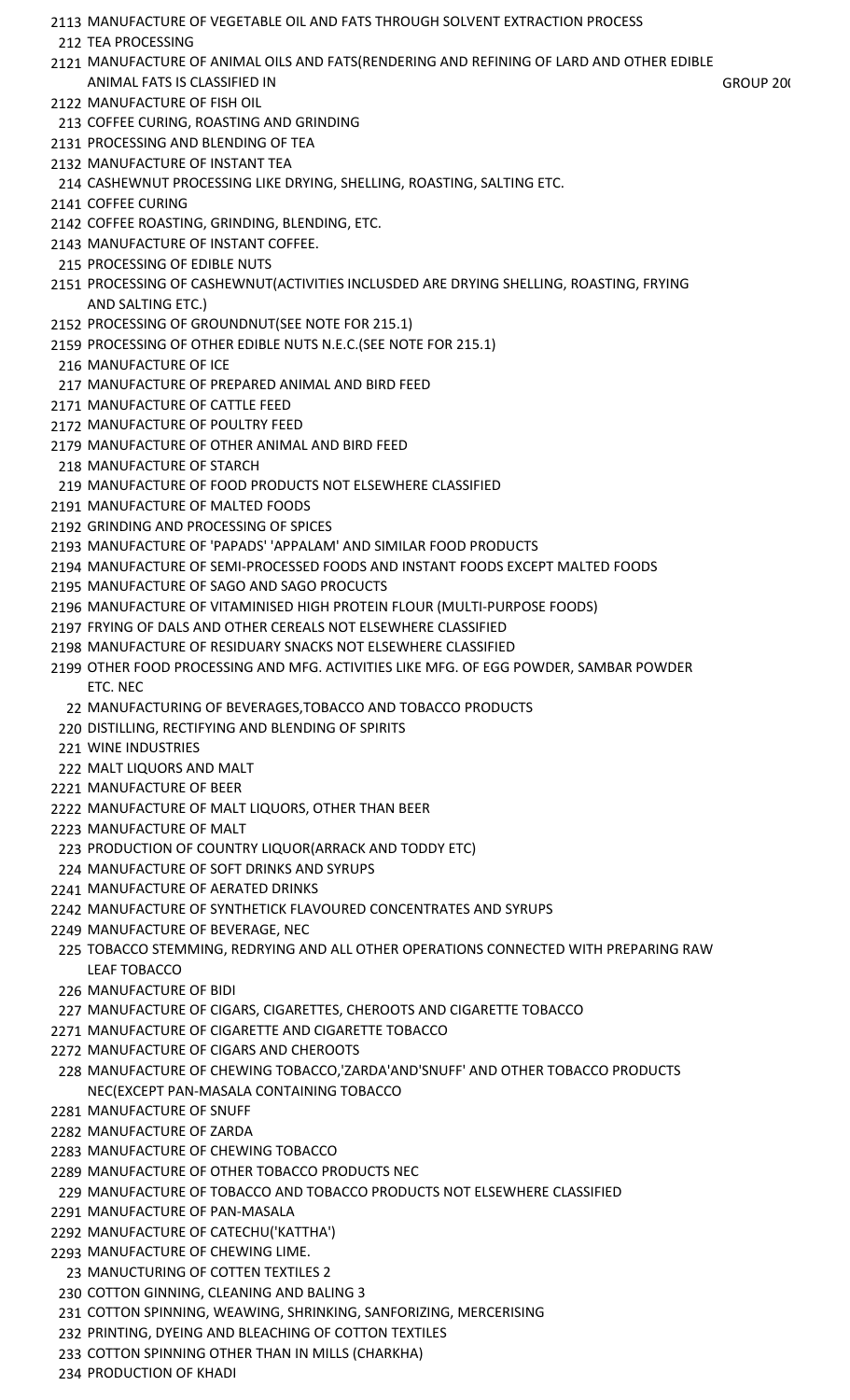- WEAVING AND FINISHING OF COTTON TEXTILES IN HANDLOOMS, OTHER THAN KHADI COTTON SPINNIG IN MILLS COTTON SPINNING AND WEAVING IN MILLS COTTON WEAVING AND PROCESSING(SHRINKING, MERCERISING BLEACHING, DYEING AND PRINTING) IN MILLS COMMPOSITE COTTON MILLS(SPINNING, WEAVING AND PROCESSING) WEAVING AND FINISHING OF COTTON TEXTILES IN POWERLOOMS BLEACHING AND DYEING OF CLOTH AND YARN BY HAND BLEACHING AND DYEING OF CLOTH AND YARN OTHER THAN BY HAND PRINTING OF CLOTH BY HAND PRINTING OF CLOTH OTHER THAN BY HAND BLEACHING, DYEING AND PRINTING OF CLOTH OTHER THAN BY HAND COTTON TEXTILES NOT ELSEWHERE CLASSIFIED MANUFACTURE OF WOOL,SILK AND SYNTHETIC FIBRE TEXTILES PREPARATION OF RAW WOOL,SILK AND ARTIFICIAL/SYNTHETIC TEXTILE FIBRES FOR SPINNING PREPARATORY OPERATIONS ON wool(CLEANING, DEGREASING CARBONISING, CARDING, COMBING, FLEECE DYEING, ETC.) PREPARATORY OPERATIONS ON SILK(THROWING, RETCHING AND REELING, ETC.) PREPARATORY OPERATIONS ON MAN-MADE TEXTILE FIBRES. wool SPINNING, WEAVING AND FINISHING OTHER THAN IN MILLS. wool SPINNING OTHER THAN IN MILLS(CHARKHA) 2412 weaving and finishing of woolLen khadi wool weavIg and fInIshIng on handLooms wool weavIng and fInIshIng on poweLooms 242 wool SPINNING, WEAVING and processing in mills wool spInnIng In mILLs 2422 wool spinning and weaving in mills wool weavIng and processIng(bLeachIng and dyeIng In mILLs) DYEING AND BLEACHING OF WOOLEN TEXTILES 2431 bLeaching and dyeing of wooLLentextiLes by hand 2432 bLeaching and dyeing of wooLLen textiLes other than by hand 244 spInning, weaving and finishing of silk textiles other than in mills spInnIng of sILk, other than In mILLs 2442 weaving and finishing of silk khadi weavIng and fInIshIng of sILk, on handLooms weavIng and fInIshIng of sILk on powerLooms SPINNING, WEAVING AND processIng of sILk textILes In mILLs SPINNING of sILk In mILLs SPINNING and weavIng of sILk In mILLs 2453 weaving and processing(bLeaching, dyeing and printing) of silk in mills composIte sILk mILLs(spInnIng, weavIng and processIng) PRINTING, DYEING AND BLEACHING OF SILK TEXTILES 2461 bLeaching, dyeing and printing of silk textiles by hand 2462 bLeaching, dyeing and printing of silk textiles other than by hand SPINNING, WEAVING AND processIng of man-made textILes fIbres SPINNING of stapLe fIbres In mILLs. 2472 SPINNING of stapLe fibres and weaving of artificiaL/synthetic textiLe fabrics in miLLs weavIng and processIng(bLeachIng, dyeIng and prIntIng) of artIfIcIaL/synthetIc textILe fabrIcs In mills 2474 composIte artIfIcIaL textILe fIbres mILLs(spInnIng, weavIng, and processIng) 2475 weaving and finishing of artificial/synthetic textile fabrics on handLooms 2476 weaving and finishing of artificial/synthetic textiles fabrics on powerLooms PRINTING,DYEING AND BLEACHING OF artIfIcIaL/SYNTHETIC TEXTILE fabrIcs 2481 bLeaching, dyeing and printing of artificial/synthetic textile fabrics by hand bLeachIng, dyeIng and prIntIng of artIfIcIaL/synthetIc textILe fabrIcs other than by hand SILk AND SYNTHETIC FIBRE TEXTILES NOT ELSEWHERE CLASSIFIED MANUFACTURE OF JUTE AND vegetabLe fIbre teXTILES(except cotton) JUTE AND MESTA PRESSING AND BALING JUTE AND MESTA SPINNING AND WEAVING DYEING,PRINTING AND BLEACHING OF JUTE TEXTILES PREPARING, SPINNING, WEAVING AND FINISHING OF HEmP AND OTHER COARSE FIBRE SPINNING WEAVING AND FINISHING OF JUTE AND MESTA TEXTILES SPINNING, WEAVING AND FINISHING OF COIR TEXTILES
	- SPINNING, WEAVING AND FINISHING OF SANNHEMP AND OTHER VEGETABLE FIBRE TEXTILES NEC
	- BLEACHING, DYEING AND PRINTING OF JUTE AND MESTA TEXTILES
	- BLEACHING, DYEING AND PRINTING OF COIR TEXTILES
	- BLEACHING, DYEING AND PRINTING OF OTHER VEGETABLE FIBRE TEXTILES NEC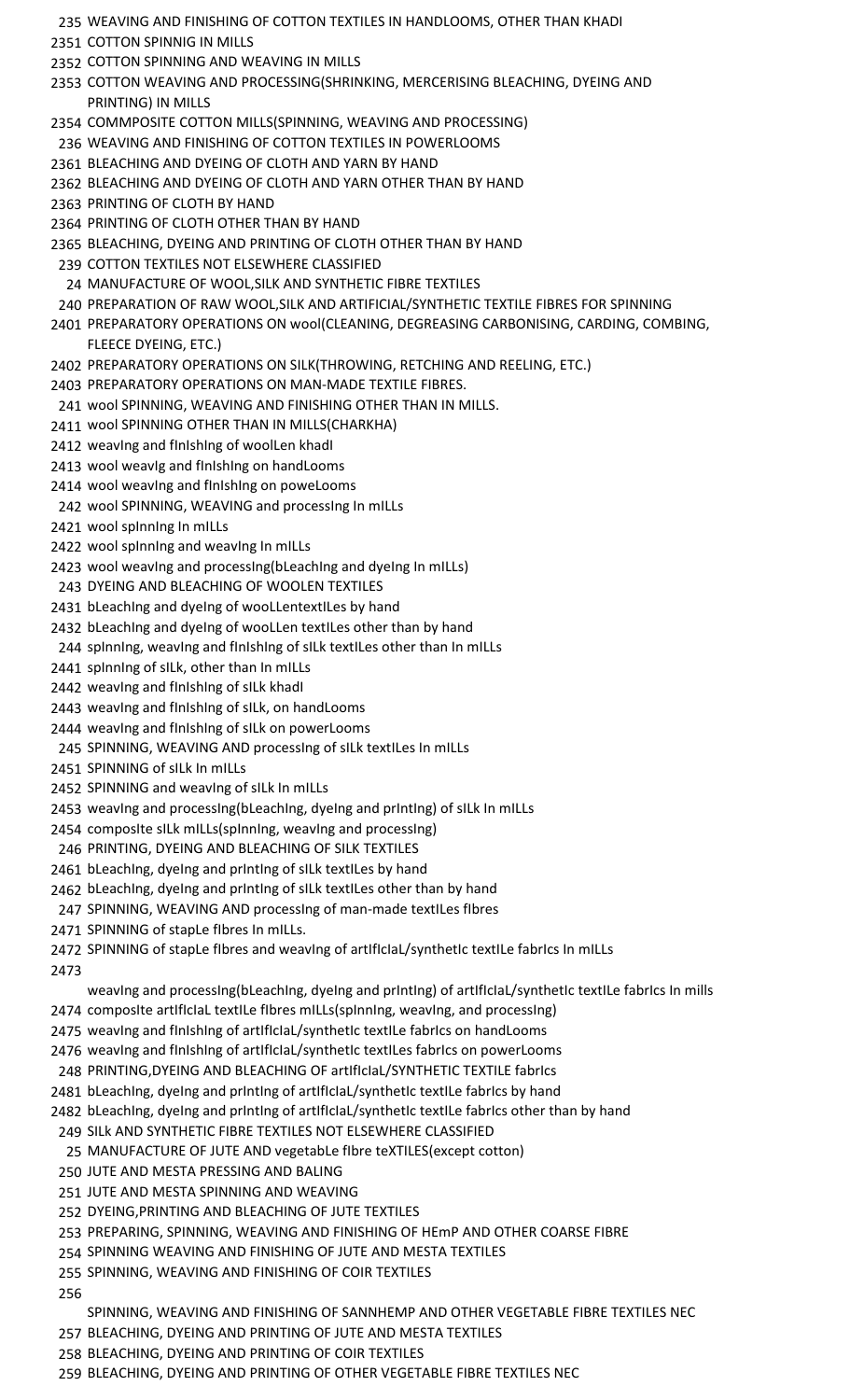MANUFACTURE OF TEXTILE PRODUCTS (INCLUDING WEARING APPAREL) MANUFACTURE OF KNITTED OR CORCHETED TEXTILE PRODUCTS MANUFACTURE OF KNITTED OR CROCHETED COTTON TEXTILE PRODUCTS IN MILLS. MANUFACTURE OF KNITTED OR CROCHETED WOOLLEN TEXTILE PRODUCTS IN MILLS MANUFACTURE OF KNITTED OR CROCHETED SYNTHETIC TEXTILE PRODUCTS IN MILLS MANUFACTURE OF KNITTED OR CORCHETED TEXTILE PRODUCTS OTHER THAN IN MILLS MFD OF ALL TYPES OF THREADS CORDAGE ROPES, TWINE NETS ETC. MANUFACTURE OF THREAD AND THREAD BALL MAKING MANUFACTURE OF JUTE HEMP, ROPE AND CORDAGE MANUFACTURE OF COIR ROPE AND CORDAGE MANUFACTURE OF OTHER ROPE ANF CORDAGE OTHER OF JUTE/MESTA AND COIR MANUFACTURE OF NETS(EXCEPT MOSQUITO NETS) MANUFACTURE OF TAPES, NIWAR AND WICKS, ETC. MANUFACTURE OF OTHERCORDAGE, ROPE, NETS ETC. NEC EMBROIDERY WORK, ZARI WORK AND MAKING OF ORNAMENTAL TRIMMINGS EMPBRIDERY WORK BY HAND EMBROIDERY WORK OTHER THAN BY HAND ARI WORK BY HAND ZARI WORK OTHER THAN BY HAND MAKING OF LACES AND FRINGES BY HAND MAKING OF LACES AND FRINGES OTHER THAN BY HAND MAKING OTHER ORNAMENTAL TRIMMINGS NEC weavING CARPETS, RUGS AND OTHER SIMILAR TEXTILE PRODUCTS MFG.OF BLANKETS AND SHAWLS BY HAND MFG. OF BLANKETS AND SHAWLS OTHER THAN BY HAND MFG. OF COTTON CARPETS BY HAND MFG. OF WOOLLEN CARPETS BY HAND MFG. OF SILK CARPETS BY HAND MFG. OF COTTON, WOOLLEN AND SILK CARPETS OTHER THAN BY HAND MFG. OF DURRIES, DRUGGETS AND RUGS BY HAND MFG. OF DURRIES, DURGGETS AND RUGS OTHER THAN BY HAND MFG. OF OTHER TEXTILES FLOOR COVERINGS(INCLUDING FELTS)NEC MFG. OF FLOOR COVERINGS OF JUTE, MESTA SANN-HEMP AND OTHER KINDRED FIBRES AND OF COIR MANUFACTURE OF CARPETS, RUGS AND OTHER FLOOR COVERINGS OF JUTE AND MESTA. MANUFACTURE OF FLOOR COVERINGS OF COIR MANUFACTURE OF FLOOR COVERINGS OF SANN-HEMP AND OTHER KINDRED FIBRES; OF GRASS, PADDY-STRAW, TREE LEAVES AND OTHER MANUFACTURE OF RAINCOATS, HATS, ETC. MANUFACTURE OF UMBRELLAS MANUFACTURE OF RAINCOATS MANUFACTURE OF HATS ETC. MFG. OF MADE UP TEXTILE GOODS SUCH AS CURTAINS, MOSQUITO NETS ETC. MANUFACTURE OF RAIN COATS OF WATER PROOF TEXTILE FABRICS OF PLASTIC SHEETINGS MANUFACTURE OF HATS AND CAPS FROM WATER PROOF TEXTILE FABRICS OR PLASTILC SHEETINGS MANUFACTURE OF WATER-PROOF TEXTILES, SUCH AS OIL CLOTH, TARPAULIN ETC. MANUFACTURE OF OIL CLOTH MANUFACTURE OF RUBBERISED CLOTH MANUFACTURE OF TARPAULIN MANUFACTURE OF ARTIFICIAL LEATHER CLOTH MANUFACTURE OF MOSQUITO NETS MANUFACTURE OF BEDDING, QUILTS, PILLOWS, ETC. MANUFACTURE OF COIR FOAM MATTRESSES AND PILLOWS ETC. MANUFACTURE OF OTHERS MANUFACTURE OF WATERPROOF TEXTILE FABRICS MANUFACTURE OF OIL-CLOTH MANUFACTURE OF RUBBERISED CLOTH MANUFACTURE OF TARPAULIN MANUFACTURE OF ARTIFICIAL LEATHER/FOAM LEATHER AND OTHER SUBSTITUTES OF LEATHER MANUFACTURE OF OTHER WATERPROOF TEXTILES NEC MFG. OF TEXTILES NEC LIKE LINOLEUM, PADDING, WADDING, UPHOLSTERING AND FILLING, ETC. MANUFACTURE OF LINOLEUM AND SIMILAR PRODUCTS MANUFACTURE OF GAS MANTLES MANUFACTURE OF MADE UP CANVAS GOODS (TENTS, SAILS, ETC.)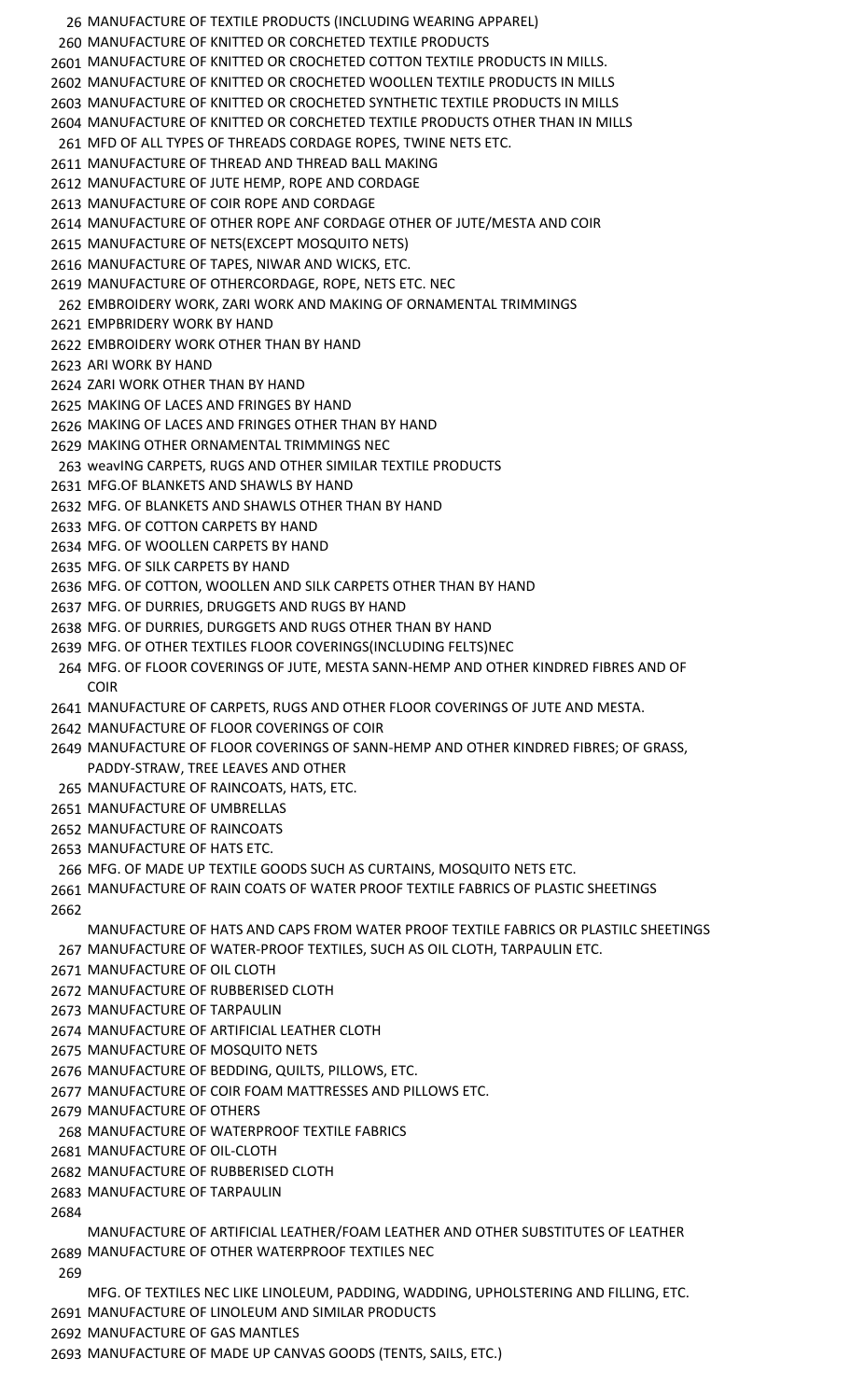- MANUFACTURE OF WADDING OF TEXTILE MATERIALS AND ARTICLES OF BADDING SUCH AS SANITARY TOWELS AND TAMPONS
- MANUFACTURE OF METALLISED YARN OR GIMPED YARN, RUBBER THREAD OR CORD COVERED WITH TEXTILE MATERIAL; TETXTILE YARN OR STRIP, IMPREGNATED, C
- MANUFACTURE OF OTHERS textiles/textile products nec
- MANUFACTURE OF WOOD AND WOOD PRODUCTS, FURNITURE AND FIXTURES
- SAWING AND PLANNING OF WOOD(OTHER THAN PLYWOOD)
- MANUFACTURE OF VENEER SHEETS, PLYWOOD AND THEIR PRODUCTS.
- MANUFACTURE OF PLYWOOD AND VENEER SHEETS
- MANUFACTURE OF FLUSH DOORS AND OTHER BOARDS OR PANELS
- MANUFACTURE OF OTHER PLLYWOOD PRODUCTS NEC
- MANUFACTURE OF WOODEN AND CANE BOXES
- MANUFACTURE OF WOODEN VOXES, BARRELS, ETC.(EXCEPT OF PLYWOOD)
- MANUFACTURE OF PLYWOOD CHESTS
- MANUFACTURE OF MARKET BASKETRY, GRAIN STORAGE BINS RATION BASKETS AND SIMILAR PRODUCTS MADE FROM BANBOO AND REED, ETC.
- MANUFACTURE FROM CANE AND BAMBOO OF SHOPPING BAGS, ORNAMENNT BOXES, COSTUME ARTICLES, TRAYS, TABLE LAMPS, FANCY BASKETS. TABLE MATS, TUMBL
- MANUFACTURE OF ARTICLES MADE OF PALMLEAF, SCREWPINE LEAF AND KHAJOOR LEAF ETC.
- MANUFACTURE OF ARTICLES OF ALOE FIBRE, BANANA FIBRE, SISAL FIBRE AND PINEAPPLE FIBRE, ETC.
- MANUFACTURE OF PRODUCTS OF PITH AND SHALAPITH
- MANUFACTURE OF OTHER WOODEN CONTAINERS ANDPRODUCTS MADE ENTIRELY OR MAINLY OF CANE, RATTAN, BAMBOO, WILLOW, FIBRES, LEAVES AND GRASS NEC
- MANUFACTURE OF STRUCTURAL WOODEN GOODS (INCLUDING TREATED TIMBER)
- MANUFACTURE OF WOODEN INDUSTRIAL GOODS NEC
- MANUFACTURE OF WOODEN INDUSTRIAL FIXTURES SUCH AS BOBBINS, SPOOLS, SEWING THREAD REELS, ETC.
- MANUFACTURE OF WOODEN TOOL HANDLESS
- MANUFACTURE OF WOODEN BLOCKS, MOULDING PATTERNS AND SIMILAR ARTICLES
- MANUFACTURE OF OTHER WOOODEN INDUSTRIAL GOODS NEC
- MANUFACTURE OF CORK AND CORK PRODUCTS
- MANUFACTURE OF WOODEN FURNITURE AND FIXTURES
- MANUFACTURE OF BAMBOO AND CANE FURNITURE AND FIXTURES
- manufacture of bamboo, cane and reed furnIture and fIxtures
- manufacture of bamboo, cand and reed screens.
- manufacture of other furnIshIng artIcLes of bamboo cane, reed, rattan, etc. nec
- MANUFACTURE OF products of WOOD, BAMBOO, reed, grass AND CANE
- manufacture of bamboo, cane, reed and grass products nec(thatchIng etc.)
- manufacture of broomstIcks
- manufacture of wooden toys, decoratIon pIeces and wooden Lamp stands, etc.(IncLudIng hand carved wood artIcLes, waLLkIng stIcks; and artIcLes mad
- 2794 manufacture of wooden agrIcuLturaL ImpLements
- manufacture of other wooden HOUSEHOLD PRODUCTS NEC
- MANUFACTURE OF OTHER WOOD PRODUCTS NEC
	- MANUFACTURE OF PAPER AND PAPER PRODUCTS AND PRINTING, PUBLISHING AND ALLIED INDUSTRIES
- - MANUFACTURE OF PULP, PAPER AND PAPER BOARD, INCLUDING MANUFACTURE OF NEWS PRINT
- MANUFACTURE OF PULP (MACHINE MADE)
- MANUFACTURE OF PAPER (MACHINE MADE)
- MANUFACTURE OF NEWSPRINT (MACHINE MADE)
- MANUFACTURE OF PACKAGING PAPER (MACHIE MADE)
- MANUFACTURE OF PAPER BOARDS AND STRAW BOARDS (MACHINE MADE)
- 

MANUFACTURE OF HARD BOARDS (INCLUDING FALSE BOARDS AND CHIP BOARDS (MACHINE MADE) MANUFACTURE OF HAND MADE PULP, PAPER AND PAPER BOARDS ETC.

- MANUFACTURE OF OTHER PRIMARY PAPER MATERIALS NEC
- MANUFACTURE OF CONTAINERS AND BOXES OF PAPER OR PAPER BOARD
- MANUFACTURE OF PAPER BAGS
- MANUFACTURE OF CARD BORD BOXES
- MANUFACTURE OF CORRUGATED FIBRE BOARD CONTAINERS
- MANUFACTURE OF OTHER CONTAINERS AND AND BOXES OF PAPER OR PAPER BOARD NEC
- MANUFACTURE OF PAPER AND PAPER BOARD ARTICLES AND PULP PRODUCTS NOT ELSEWHERE CLASSIFIED
- MANUFACTURE OF PAPER HOOPS
- MANUFACTURE OF PAPER CONES
- MANUFACTURE OF PAPER CUPS, SAUCERS, PLATES AND OTHER SIMILAR PRODUCTS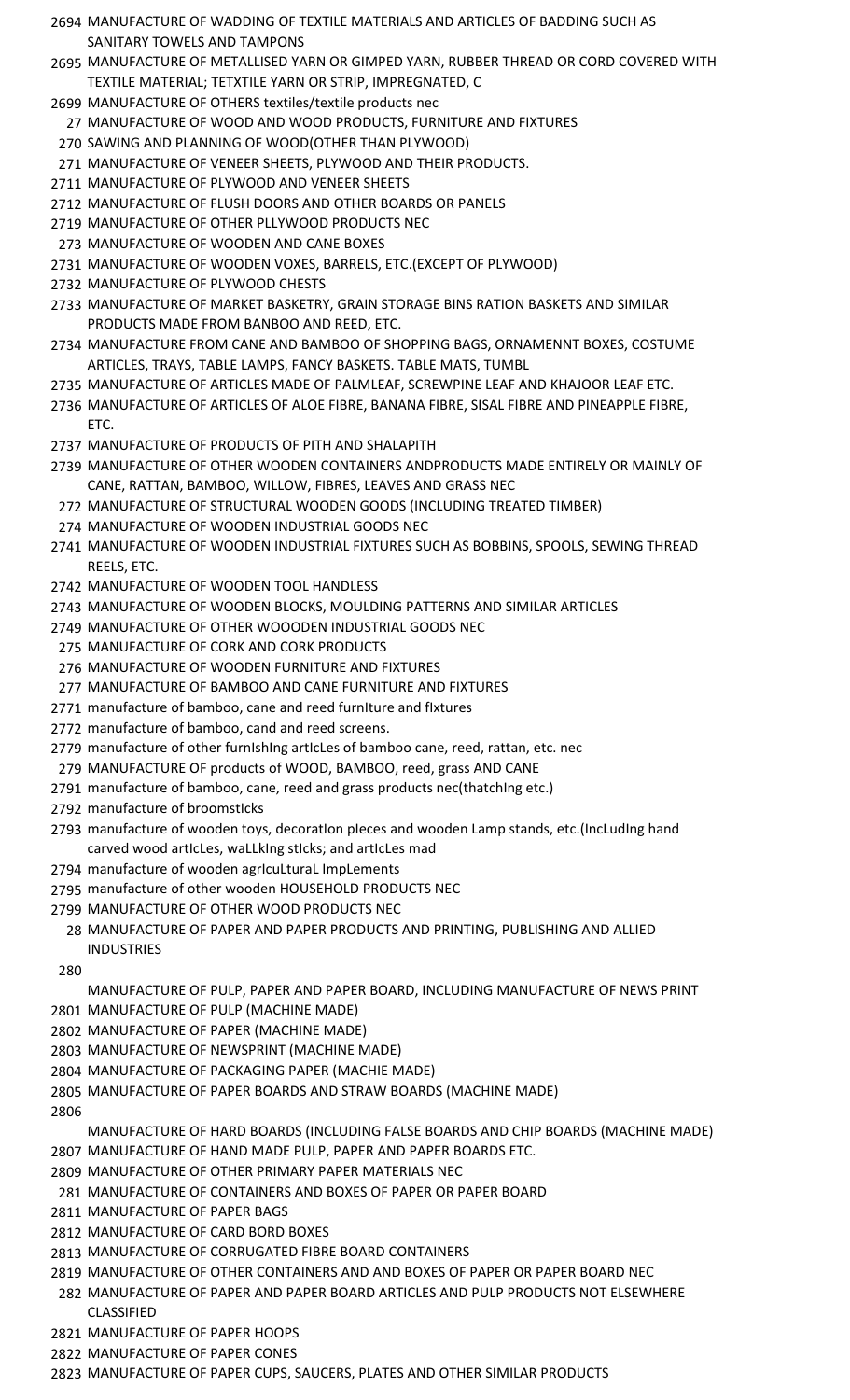- MANUFACTURE OF OTHER PAPER AND PAPER BOARD ARTICLES NEC
- MANUFACTURE OF DOLLS FROM PULP
- MANUFACTURE OF PAPER MADE ARTICLES
- MANUFACTURE OF OTHER PULP PRODUCTS NEC
- MANUFACTURE OF SPECIAL PURPOSE PAPER WHETHER OR NOT PRINTED NEC.
- MANUFACTURE OF SPECIAL PURPOSE PAPER/PAPER PRODUCTS FOR COMPUTERS
- MANUFACTURE OF WALL PAPER
- MANUFACTURE OF OTHER SPECIAL PURPOSE PAPER NEC.
- PRINTING AND PUBLISHING OF NEWSPAPERS
- PRINTING AND PUBLISHING OF PERIODICALS, BOOKS, JOURNALS, DIRECTORIES ATLASES, MAPS, SHEET MUSIC, SHEDULES AND PAMPHLETS, ETC.
- PRINTING BUT NOT PUBLISHING OF PERIODICALS, BOOKS, JOURNALS, DIRECTORIES, ATLASES, MAPS AND SHEET MUSIC, SHEDULES AND PAMPHLETS, ETC.
- PUBLISHING BUT NOT PRINTING OF PERIODICALS, BOOKS, JOURNALS, DIRECTORIES, ATLASES, MAPS, AND SHEET MUSIC, ETC.
- PRINTING AND PUBLISHING OF PERIODICALS, BOKS, JOURNALS DIRECTORIES, ATLASES, MAPLS AND SHEET MUSIC, ETC.
- PRINTING OF BANK NOTES, CURRENCY NOTES, POSTAGE STAMPS, SECUTIRY PASSES, STAMP PAPERS AND OTHER SIMILAR PRODUCTS
- ENGRAVING, ETCHING AND BLOCK-MAKING ETC.
- BOOK BINDING ON ACCOUNT OF OTHERS
- PRINTING AND ALLIED ACTIVITIES NEC
- ENVELOPE PRINTING, POSTCARD PRINTING AND EMBOSSING
- MANUFACTURE OF PLAYING CARDS
- PRINTING AND ALLIED ACTIVITIES NEC
- MANUFACTURE OF LEATHER AND PRODUCTS OF LEATHER, FUR SUBSTITUTES OF LEATHER
- TANNING, CURING, FINISHING, EMBOSSING AND JAPANNING OF LEATHER
- FLAYING AND CURING OF RAW HIDES AND SKINS
- TANNING AND FINISHING OF SOLE LEATHER
- TANNING AND FINISHING OF INDUSTRIAL LEATHER
- VEGETABLE TANNING OF LIGHT LEATHER
- CHROME TANNING OF LEATHER
- FINISHING OF UPPER LEATHER, LINING LEATHER AND GARMENT LEATHER, ETC.
- OTHER TANNING, CURING, FINISHING EMBOSSING AND JAPANNING OF LEATHER NEC
- MFG. OF FOOTWEAR EXCEPT OF VULCANIZED OR MOULDED RUBBER OR PLASTIC
- MANUFACTURE OF LEATHER SHOES BY/ON HAND/COTTAGE SCALE
- MANUFACTURE OF LEATHER SHOES OTHER THAN BY/ON HAND/COTTAGE SCALE
- MANUFACTURE OF LEATHER-CUM-RUBBER/PLASTIC CLOTH SHOES BY/ON HAND/COTTAGE SCALE MANUFACTURE OF LEATHER-CUM-RUBBER/PLASTIC CLOTH SHOES OTHER THAN BY/ON
- HAND/COTTAGE SCALE.
- MANUFACTURE OF LEATHER SANDALS AND CHAPPALS BY/ON HAND/COTTAGE SCALE
- MANUFACTURE OF SANDALS AND CHAPPALS OTHER THAN BY/ON HAND/COTTAGE SCALE MANUFACTURE OF LEATHER-CUM-RUBBER/PLASTIC CLOTH SANDALS AND CHAPALS BY/ON
- HAND/COTTAGE SCALE
- MANUFACTURE OF LEATHER-CUM-RUBBER/PLASTIC SANDALS AND CHAPPALS OTHER THAN BY/ONHAND/COTTAGE SCALE
- MFG. OF WEARING APPAREL OF LEATHER AND SUBSTITUTES OF LEATHER
- MFG. OF CONSUMER GOODS OF LEATHER AND SUBSTITUTES OF LEATHER; OTHER THAN APPAREL AND FOOTWEAR
- MANUFACTURE OF TRAVEL GODS LIKE SUITCASES, BAGS AND HOLDALLS, ETC.
- MANUFACTURE OF PURSES AND LADIES HANDBAGS, ARTISTIC LEATHER PRESENTATION ARTICLES AND NOVELTIES ETC.
- MANUFACTURE OF OTHER CONSUMER GODS OF LEATHER AND SUBSTITUTES OF LEATHER NEC
- SCRAPPING, CURRYING, TANNING, BLEACHING AND DYEING OF FUR AND OTHER PELTS FOR THE TRADE.
- MANUFACTURE OF WEARING APPEAREL OF FUR AND PETLS
- MANUFACTURE OF FUR AND SKIN RUGS AND OTHER SIMILAR ARTICLES
- MANUFACTURE OF LEATHER AND FUR PRODUCTS NOT ELSEWHERE CLASSIFIED
- EMBROIDERING AND EMBOSSING OF LEATHER ARTICLES BY HAND
- MANUFACTURE OF HAND PAINTED LEATHER ARTICLES
- STUFFING OF 'ANIMALS AND BIRDS' HIDES
- MANUFACTURE OF SADDLERY AND HARNESS
- MANUFACTURE OF OTHER LEATHER AND FUR PRODUCTS NEC
- MANUFACTURE OF BASIC CHEMICALS AND CHEMICAL PRODUCTS(EXCEPT PRODUCTS OF PETROLEUM AND COAL)
- MANUFACTURE OF INDUTRIALS ORGANIC AND INORGANIC CHEMICALS( MANUFACTURE OF CHEMICALS FOR LABORATORY AND TECHNICAL USES IS CL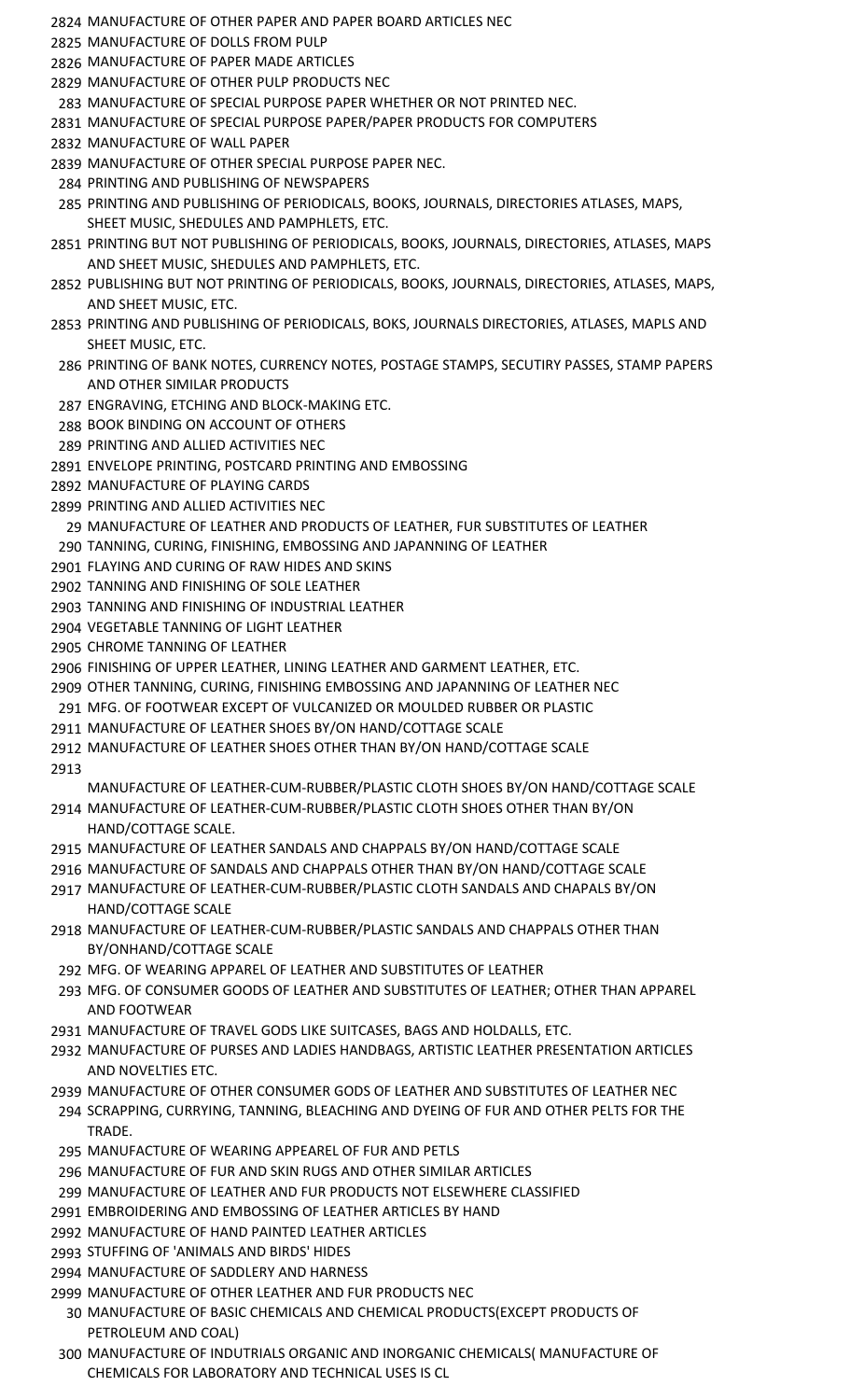- MANUFACTURE OF NITRIC ACID, AMMONIA, COMMERCIAL AMMONIUM CHLORIDE, NITRATES OF POTASSIUM AND OTHER BASIC CHECMICALS OF NITROGENOUS
- MANUFACTURE OF INDUSTRIAL GASES(INCLUDES MANUFACTURE OF ELEMENTAL GASES, LIQUID OR COMPRESSED AIR, ACETYLENE REFRIGERANT
- MANUFACTURE OF INORGANIC ACIDS( MANUFACTURE OF NITRIC ACID IS CLASSIFIED IN CLASS 300.1)
- MANUFACTURE OF INDUSTRIAL MONOCARBOXILIC FATTY ACIDS, ACID OILS FROM REFINING AND INDUSTRIAL FATTY ALCOHOLS, MANUFACTURE O
- MANUFACTURE OF TANNING OR DYING EXTRACTS;TANNINGS AND THEIR DERIVATIVES AND COLOURING MATTER NEC( MANUFACTURE OF INDIGO IS
- MANUFACTURE OF TURPENTINE AND RESINS OF VEGETABLE ORIGIN
- MANUFACTURE OF ORGANIC ACIDS(INCLUDING ACETIC ACID ALCOHOLS, PHENOLS AND PHENOL-ALCOHOLS, METHNOL AND HIGHER ALCOHOLS( MANU
- MANUFACTURE OF BASIC INORGANIC CHEMICALS NEC
- MANUFACTURE OF BASIC ORGANIC CHEMICALS NEC
- MANUFACTURE OF FERTILIZERS AND PESTICIDES
- MANUFACTURE OF STRAIGHT INORGANIC FERTILIZERS
- MANUFACTURE OF UREA AND OTHER ORGANIC FERTILIZERS
- MANUFACTURE OF MIXED, COMPOUND OR COMPLEX FERTILILZERS
- MANUFACTURE OF PESTICIDES(INSECTICIDES, FUNGICIDES AND WEEDICIDES)
- MANUFACTURE OF OTHER FERTILIZERS AND PESTICIDES NEC
- MANUFACTURE OF PLASTICS IN PRIMARY FORMS; MANUFACTURE OF SYNTHETIC RUBBER manufacture of synthetic rubber
- manufacture of amIno-resIns, phenoLIc-resIns and poLyurethanes In prImary forms
- 3023 manufacture of ceLuLose and Its chemILcaL derIvatIes In prImary forms
- manufacture of naturaL poLymers and modIfIed naturaL poLyers In prImary forms
- MANF. OF MISC. RUBBER INDUSTRIAL AND DOMESTIC GOODS (BUSHES, WASHERS ETC)
- MANUFACTURE OF RUBBER MATTRESSES AND CUSHIONS
- MANUFACTURE OF RUBBER SHEETS
- MANUFACTURE OF OTHER RUBBER PRODUCTS NOT ELSEWHERE CLASSIFIED
- MANUFACTURE OF paints, varnishes, and related products, artists' colours and ink
- MANUFACTURE OF PREPARED PIGMENTS, PREPARED OPACIFIERS AND PREPARED COLOURS,
- VITRIFIABLE ENAMELS AND GLAZES, ENGOBES AND SISILAR PREPARATIONS A KI
- MANUFACTURE OF PAINTS, VARNISHES, ENAMELS OR LACQUERS
- MANUFACTURE OF DYES
- MANUFACTURE OF WAXES AND POLISHES
- MANUFACTURE OF PRINTING, WRITING OR DRAWING INK
- MANUFACTURE OF ARTISTS' COLOURS
- MANUFACTURE OF OTHER PLAINTS, VARNISHES AND RELATED PRODUCTS NEC
- MANUFACTURE OF DRUGS, MEDICINES AND ALLIED PRODUCTS
- 

MANUFACTURE OF CHEMICAL SUBSTANCES USED IN THE MANUFACTURE OF PHARMACEUTICALS MANUFACTURE OF ALLOPATHIC PHARMACEUTICAL PREPARATIONS

- MANUFACTURE OF 'AYURVEDIC' OR 'UNANI' PHARMACEUTICAL PREPARATIONS
- MANUFACTURE OF HOMOEOPATHIC OR BIO-CHEMIC PHARMACEUTICAL PREPARATIONS
- MANUFACTURE OF SURGICAL COTTON AND BANDAGES, ETC
- MANUFACTURE OF OTHER PLHARMACEUTICAL PRODUCTS NEC
- MANUFACTURE OF PERFUMES, COSMETICS, LOTIONS, HAILR DRESSINGS, TOOTHPLASTES, SOAP IN ANYFOR, DETETGENTS, SHAMPOOS, SHAVING PRODUCTS
- MANUFACTURE OF TOILET SOAP (INCLUDES MANUFACTURE OF MEDICATED SOAPS)
- MANUFACTURE OF SOAP OTHER THAN FOR TOILET USE(INCLUDES MANUFACTURE OF HOUSEHOLD SOAPS, ROSIN, TALL OIL OR NAPLHTHE
- MANUFACTURE OF ORGANIC SURFACE-ACTIVE AGENTS(SURFACTANTS) AND PREPARATIONS BASED THERON, DETERGENTS, AUXILIARY WASHILNG PREPARATIO
- MANUFACTURE OF PERFUNES AND TOILET WATERS
- MANUFACTURE OF PREPARATIONS FOR ORAL OR DENTAL HYGIENE(INCLUDES MANUFACTURE OF TOOTHPASTES, TOOTHPOWDER, MOUTHWASH, ORAL P
- MANUFACTURE OF COSMETIVE AND TOILET AIDS
- MANUFACTURE OF PREPARATIONS FOR USE ON THE HAIR
- MANUFACTURE OF "AGARBATTI" AND OTHER ODORIFEROUS PREPRATIONS WHICH OPERATE BY BURRNING
- MANUFACTURE OF OTHERS(INCLUDES MANUFACTURE OF SCENTED SACHETS, PERFUNED PAPERS, CONTACT LENSE SOLUTIONAND ANIMAL TOILET PR
- PRODUCTION OF MAN-MADE FIBRES
- MANUFACTURE OF ARTIFICIAL OR SYNTHETIC FILAMENT TOW AND STAPLE FIBRES, NOT CARDED OR **COMBED**
- MANUFACTURE OF SYNTHETIC OR ARTIFICIAL FILAMENT YARN, WHETHER OR NOT TEXTURED, HIGH TENACITY, MULTIPLE OR CABLED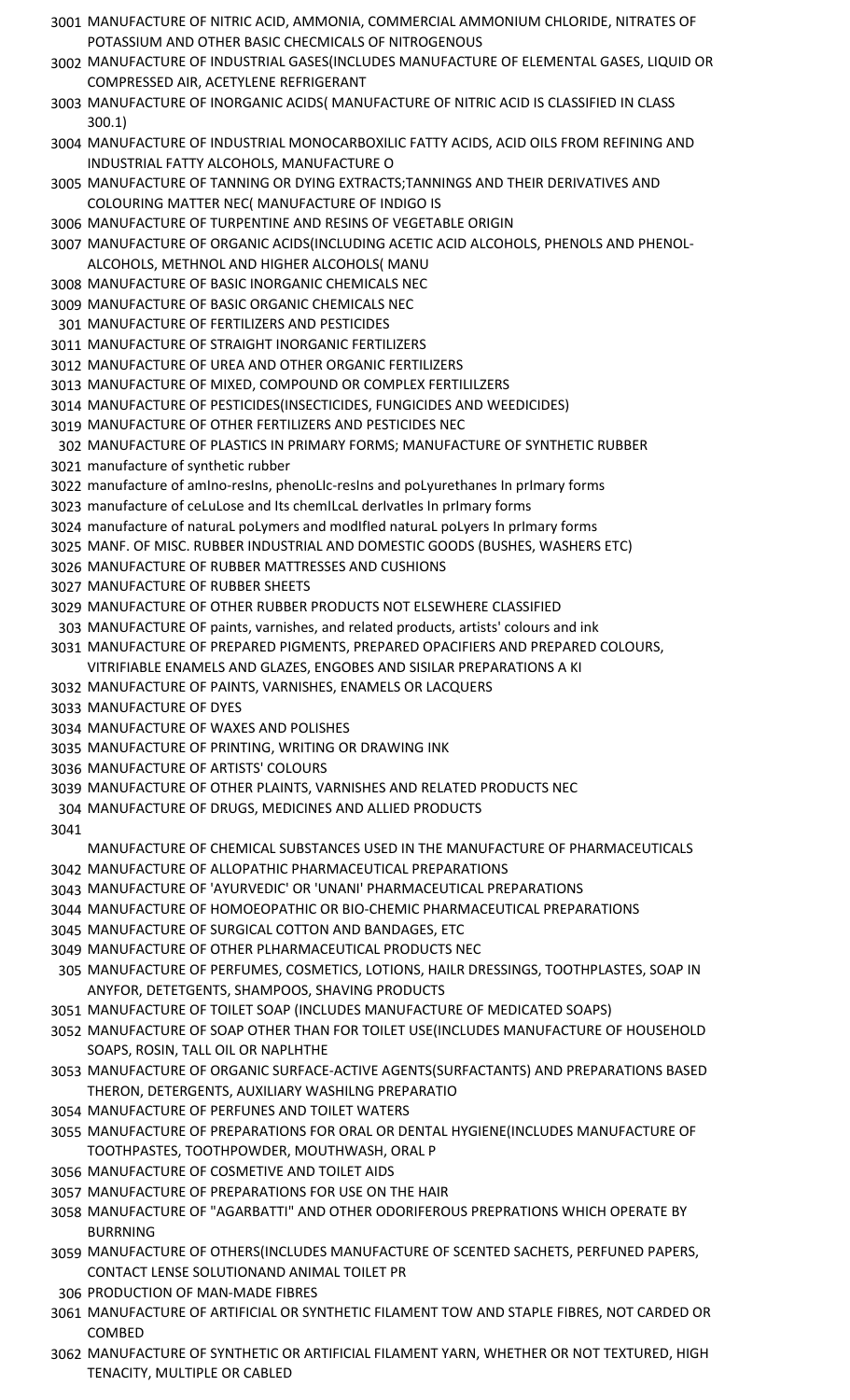MANUFACTURE OF SYNTHETIC OR ARTIFICIAL MINOFILAMENT OR STRIP(e.g.ARTIFICIAL STRAW)

MANUFACTURE OF MATCHES

MANUFACTURE OF MATCHES ON COTTAGE SCALE

MANUFACTURE OF MATCHES OTHER THAN ON COTTAGE SCALE

- MANUFACTURE OF EXPLOSIVES; AMMUNITION AND FIRE-WORKS
- MANUFACTURE OF EXPLOSIVES(INCLUDING INDUSTRIAL EXPLOSIVE)
- MANUFACTURE OF AMMUNITION
- MANUFACTURE OF SAFETY FUSES
- MANUFACTURE OF FIRE WORKS
- MANUFACTURE OF OTHER EXPLOSIVES AND AMMUNITION ETC NEC
- MANUFACTURE OF CHEMICAL PRODUCTS NEC
- MANUFACTURE OF ESSENTIAL OILS AND RESINOIDS
- MANUFACTURE OF PHOTOCHEMICAL MATERIALS, SENSITISED FILMS AND PAPER
- MANUFACTURE OF PREPARED UNRECORDED MEDIA FOR SOUND RECORDING AND SIMILAR RECORDING OF THER PLHENOMENA
- MANUFACTURE OF FINE CHEMICALS
- MANUFACTURE OF GLUE AND GELATINE
- MANUFACTURE OF CHEMICAL ELEMENTS AND COMPOUNDS DOPED FOR USE IN ELECTRONICS
- MANUFACTURE OF CHEMICAL PRODUCTS OR PREPARATIONS OF A KIND USED IN THE TEXTILE, PAPER, LEATHER OR LIKE INDUSTRIES
- MANUFACTURE OF LUBRCATING PREPARATIONS EXCEPT OF PETROLEUM
- MANUFACTURE OF OTHER CHEMICAL PRODUCTS NEC
	-

MFG OF RUUBBER,PLASTIC, PETROLEUM AND COAL PRODUCTS; PROCESSING OF NUCLEAR FUELS TYRES AND TUBES INDUSTRIES

- MANU OF TYRES AND TUBES FOR MOTORVEHICLES TRACTORS AND AIRCRAFTS
- MANU OF TYRES AND TUBES FOR MOTOR CYCLES, SCOOTERS AND THREE WHEELERS
- MANU OF TYRES AND TUBES FOR CYCLES
- RETREADING OF TYRES
- MANU OF OTHER TYRES AND TUBES NEC
- MANUFACTURE OF FOOTWEAR MADE PRIMARILY OF VULCANISED ORMOULDED RUBBER AND PLASTICS
- MANUFACTURE OF RUBBER FOOTWEAR
- MANUFACTURE OF PLASTIC AND PVC FOOTWEAR
- MANUFACTURE OF CANVAS-CUM-RUBBER/PLASTIC FOOTWEAR
- MANUFACTURE OF RUBBER PRODUCTS
- 

MANU OF RUBBER PLATES, SHEETS, STRIPS, RODS, TUBE PIPES, HOSES, AND PROFILE-SHAPES ETC MANU OF RUBBER CONVEYOR OR TRANSMISSION BELTS OR BELTING

- MANU OF FOAM RUBBER MATTRESSES AND CUSHIONS
- MANU OF RUBBER SURGICAL AND MEDICAL EQUIPMENT
- MANU OF RUBBER CONTRACEPTIVES
- MANU OR RUBBER BALOONS
- MANU OF OTHER RUBBER PRODUCTS NEC
- MANUFACTURE OF MIXED FERTILIZERS
- MANUFACTURE OF PESTICIDES (INSECTICIDE FUNGICIDES AND WEEDICIDES)
- MANUFACTURE OF PESTICIDES FORMULATIONS
- MANUFACTURE OF OTHERS
- MANUFACTURE OF PAINTS, VARNISHES AND LACQUERS
- MANUFACTURE OF PAINTS, VARNISHES, LACQURES ETC.
- MANUFACTURE OF DYE-STUFFS
- MANUFACTURE OF INDIGO
- MANUFACTURE OF WAXES AND POLISHES
- MANUFACTURE OF OTHERS
- MANUFACTURE OF PLASTIC PRODUCTS NEC
- MANUFACTURE OF SEMI-FINISHED PRODUCTS OF PLASTICS.
- MANUFACTURE OF PACKAGING PRODUCTS OFPLASTICS(EXCEPT HOUSEHOLD)
- MANUFACTURE OF BATHS,WASH-BASINS,LAVATORY PANS & COVERS,FLUSHING CISTERNS
- MANUFACTURE OF FURNITURE AND FIXTURES OF PLASTICS
- MANUFACTURE OF TRAVEL GOODS OF PLASTICS (SUITCASES,VANITY BAGS,HOLDALLS )
- MANUFACTURE OF SPECTACLE FRAMES
- MANUFACTURE OF MOULDED INDUSTRIAL ACCESSORIES OF PLASTICS N.E.C.
- MANUFACTURE OF TABLEWARE,KITCHENWARE & OTHER HOUSEHOLD ARTICLES & TOILET ARTICLES OF PLASTICS
- MANUFACTURE OF OTHER PLASTIC PRODUCTS.
- MANUFACTURE OF REFINED PETROLEUM PRODUCTS.
- BOTTLING OF NATURAL GAS OR LIQUIFIED PETROLEUM GAS.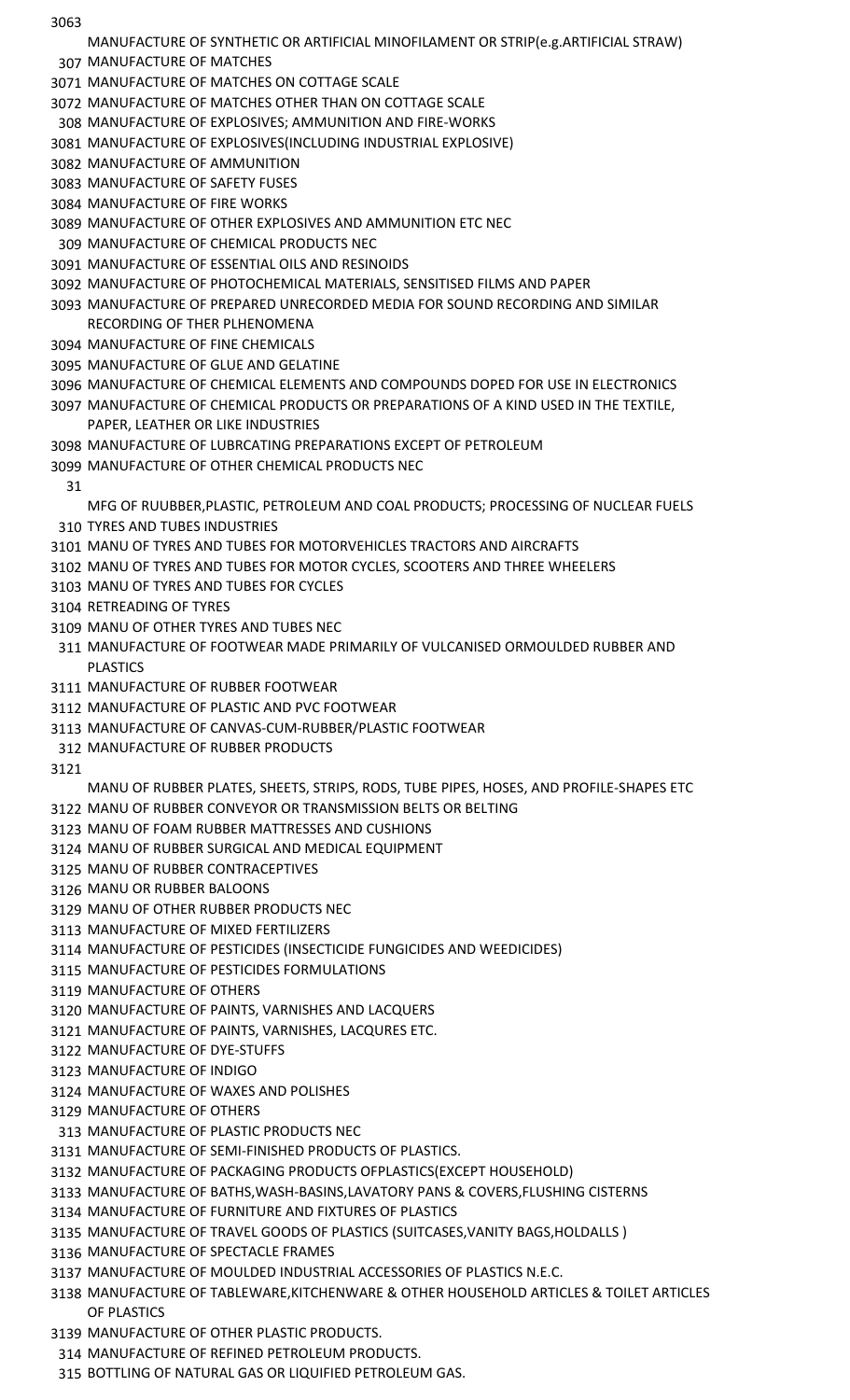MANUFACTURE OF REFINED PETROLEUM PRODUCTS N.E.C. MANUFACTURE OF PARAFFIN WAX. MANUFACTURE OF CANDLES ON COTTAGE SCALE MANUFACTURE OF CANDLES OTHER THAN ON COTTAGE SCALE MANUFACTURE OF OTHER PETROLEUM PRODUCTS N.E.C. PROCESSING OF NUCLEAR FUELS MANUFACTURE OF COKE OVEN PRODUCTS MANUFACTURE OF OTHER COAL AND COAL TAR PRODUCTS N.E.C. MANUFACTURE OF NAPHTHALENE OILS AND CRUDE NAPHTHALENE MANUFACTURE OF PHENOLS AND OTHER PHENOLIC OILS MANUFACTURE OF OTHER PRODUCTS OF DISTILLATION OF COAL TAR OR OTHER MINERAL TARS MANUFACTURE OF NON-METALLIC MINERAL PRODUCTS. 2 MANUFACTURE OF STRUCTURAL CLAY PRODUCTS 3 MANUFACTURE OF REFRACTORY BRICKS,BLOCKS,TILES AND CONSTRUCTIONAL GOODS MANUFACTURE OF REFRACTORY CEMENTS,MORTARS,CONCRETESAND SIMILAR COMPOSITIONS MANUFACTURE OF FURNACE LINING BRICKS (ACIDIC, BASIC AND NEUTRAL) MANUFACTURE OF BUILDING BRICKS MANUFACTURE OF WALL TILES,CERAMIC MOSAIC CUBES & THE LIKE,BY HAND MANUFACTURE OF WALL TILES,CERAMIC MOSAIC CUBES & THE LIKE,OTHER THAN BY HAND MANUFACTURE OF NON-REFRACTORY CERAMIC PIPES,CONDUITS,GUTTERING AND PIPE FITTINGS MANUFACTURE OF NON-REFRACTORY FLOORING BLOCKS,SUPPORT OR FILLER TILES AND ROOFING TILES MANUFACTURE OF OTHERS MANUFACTURE OF GLASS AND GLASS PRODUCTS MANUFACTURE OF GLASS IN PRIMARY OR SEMI- MANUFACTURED FORMS INCLUDING MIRROR **SHEETS**  MANUFACTURE OF GLASS FIVRE AND PRODUCTS THEREFROM(INCLUDING GLASSWOOL) MANUFACTURE OF HOLLO GLASSWARE MANUFACTURE OF LABORATORY GLASS WARE MANUFACTURE OF TABLE AND KITCHEN GLASS WARE MANUFACTURE OF GLASS BANGLES MANUFACTURE OF GLASS DECORATION PIECES MANUFACTURE OF OTHER GLASS WARE MANUFACTURE OF EARTHENWARE AND PLASTER PRODUCTS MANUFACTURE OF EARTHENWARE AND EARTHERN POTTERY MANUFACTURE OF EARTHEN AND PLASTER STATUES MANUFACTURE OF OTHER EARTHEN AND PLASTER PRODUCTS MANUFACTURE OF NON-STRUCTURAL CERAMIC WARE MANUFACTURE OF CERAMIC TABLEWARE OR KITCHENWARE MANUFACTURE OF CERAMIC SINKS,BATHS,WATER-CLOSEST PANS,FLUSHING CISTERNS MANUFACTURE OF CERAMIC INSULATORS AND INSULATING FITTINGS FOR ELECTRICAL MACHINES MANUFACTURE OF CERAMIC WARE FOR LABORATORY CHEMICAL MANUFACTURE OF OTHER NON-STRUCTURAL CERAMICWARE N.E.C. MANUFACTURE OF CHINAWARE MANUFACTURE OF SANITARYWARE MANUFACTURE OF INSULATORS MANUFACTURE OF OTHERS MANUFACTURE OF CEMENT, LIME AND PLASTER MANUFACTURE OF CEMENT MANUFACTURE OF PORTLAND CEMENT MANUFACTURE OF LIME MANUFACTURE OF PLASTERS MANUFACTURE OF MICA PRODUCTS MANUFACTURE OF STRUCTURAL STONE GOODS, STONEWARE, STONE DRESSING AND STONE STONE DRESSING AND STONE CRUSHING MANUFACTURE OF STONE ARTWARE MANUFACTURE OF WRITING SLATES OF SLATE STONE MANUFACTURE OF OTHER STONEWARE N.E.C. MANUFACTURE OF ASBESTOS CEMENT AND OTHER CEMENT PRODUCTS MANUFACTURE OF ASBESTOS CEMENT MANUFACTURE OF ASBESTOS SHEETS MANUFACTURE OF OTHER CEMENT PRODUCTS N.E.C.

MANUFACTURE OF MISCELANEOUS NON-METALLIC MINERAL PRODUCTS N.E.C.

MANUFACTURE OF R.C.C.BRICKS AND BLOCKS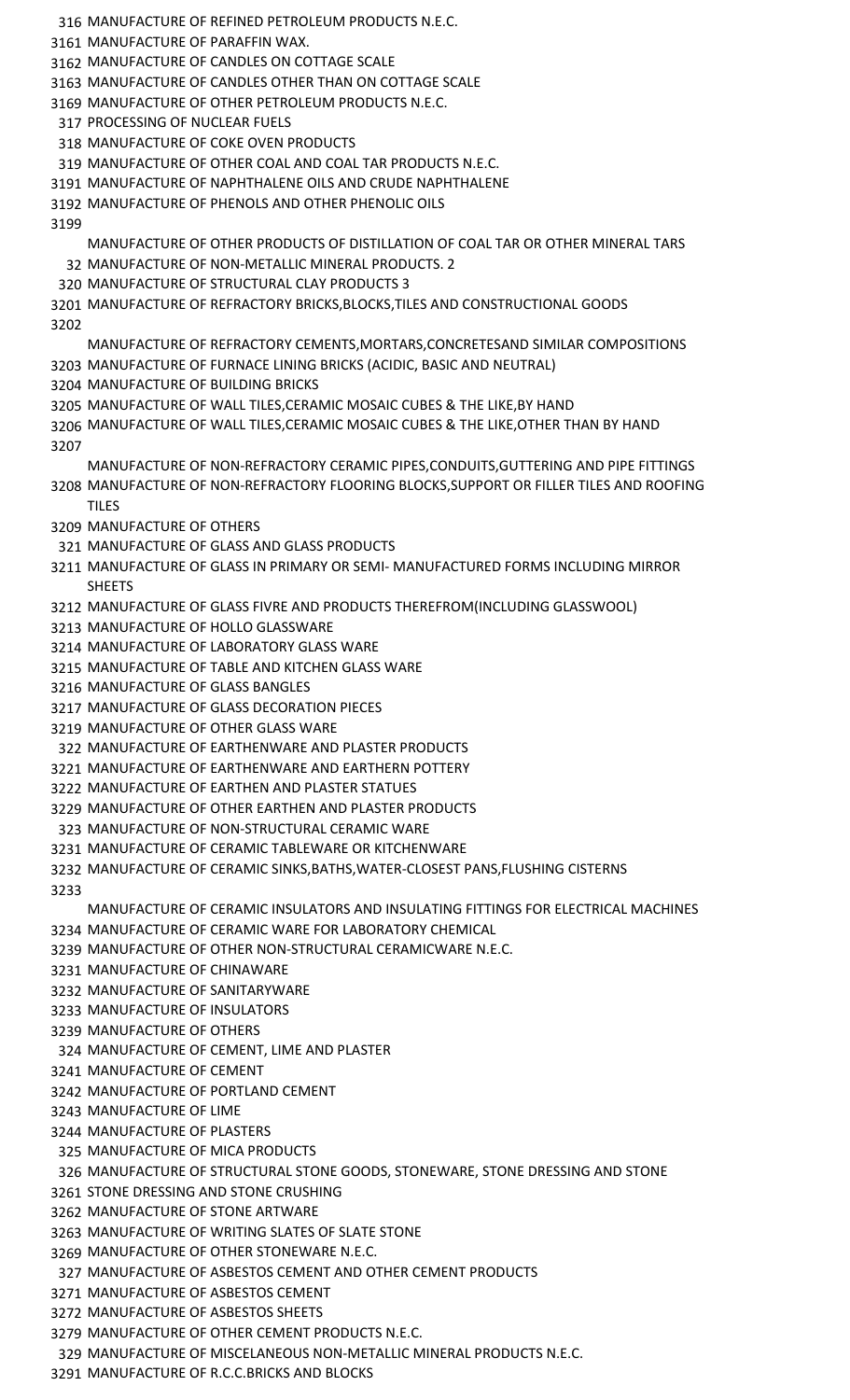MANUFACTURE OF CONCRETE TILES

- MANUFACTURE OF HUME PIPES AND OTHER PREFABRICATED STRUCTURAL COMPONENTSOF **CEMENT**
- MANUFACTURE OF GYPSUM BOARDS
- MANUFACTURE OF INSULATION BOARDS OF VEGETABLE FIBRE,STRAW,AGGLOMERATEDWITH MINERAL BINDERS
- MANUFACTURE OF GRINDING WHEELS AND ABRASIVES
- MANUFACTURE OF GRAPHITE PRODUCTS N.E.C.
- MANUFACTURE OF OTHER NON-METALLIC MINERAL PRODUCTS
	- BASIC METAL AND ALLOYS INDUSTRIES
- MANUFACTURE OF IRON AND STEEL IN PRIMARY/SEMI-FINISHED FORMS
- MANUFACTURE OF IRON AND STEEL IN PRIMARY/SEMI-FINISHED FORMS IN THE INTEGRATED STEEL PLANTS
- MANUFACTURE OF IRON AND STEEL IN PRIMARY/SEMI-FINISHED FORMSIN MINI STEEL PLANTS
- MANUFACTURE OF DIRECT REDUCED IRONAND OTHER SPONGY FERROUS PRODUCTS IN PRIMARY **FORMS**
- MANUFACTURE OF PIG-IRON OTHER THAN IN INTEGRATED STEEL PLANTS
- MANUFACTURE OF IRON AND STEEL IN PRIMARY FORMS N.E.C.
- MANUFACTURE OF SEMI-FINISHED IRON AND STEEL PRODUCTS IN REROLLING,COLD ROLLING,WIRE-DRAWING MIL

## 

- MANUFACTURE OF HOT-ROLLED SEMI-FINISHED IRON AND STEEL PRODUCTS IN RE-ROLLING MILLS MANUFACTURE OF COLD-ROLLED SEMI-FINISHED IRON AND STEEL PRODUCTSIN COLD-ROLLING
- MILLS
- MANUFACTURE OF WIRE-DRAWINGS OF STEEL,ALLOY STEEL OR STAINLESS STEEL.
- MANUFACTURE OF TIN PLATES
- MANUFACTURE OF TIN FREE STEEL
- 

MANUFACTURE OF GALVAINED/ZINC-ALUMINIUM ALLOY COATED AND LAMINATED PLATES SHEETS MANUFACTURE OF SEMI-FINISHED IRONAND STEEL PRODUCTS N.E.C.

- MANUFACTURE OF FERRO-ALLOYS
- MANUFACTURE OF FERRO-ALLOYS THROUGH ALUMINO-THERMIC PROCESS
- MANUFACTURE OF FERRO-ALLOYS OTHER THAN THROUGH ALUMINO-THERMIC PROCESS AND OTHERTHAN IN INTEGRATED
- COPPER MANUFACTURING
- BASIC PROCESSING,SMELTING AND REFINING OF COPPER METAL
- ROLLING OF COPPER INTO BASIC FORMS
- MANUFACTURE OF WIRE DRAWINGS OF COPPER
- MANUFACTURE OF OTHER SEMI-FINISHED PRODUCTS OF COPPER N.E.C.
- BRASS MANUFACTURING
- MAKING OF BRASS AND ROLLING INTO BASIC FORMS
- MANUFACTURE OF OTHER SEMI-FINISHED PRODUCTS OF BRASS N.E.C
- ALUMINIUM MANUFACTURING
- BASIC PROCESSING,SMELTING AND REFINING OF ALUMINIUM METAL
- ROLLING OFALUMINIUM INTO BASIC FORMS
- MANUFACTURE OF WIRE DRAWINGS OF ALUMINIUM
- MANUFACTURE OF OTHER SEMI-FINISHED PRODUCTS OF ALUMINIUM N.E.C.
- ZINC MANUFACTURING
- BASIC PROCESSING,SMELTING AND REFINING OF ZINC METAL
- ROLLING OF ZINC INTO BASIC FORMS
- MANUFACTURE OF OTHER SEMI-FINISHED PRODUCTS OF ZINC N.E.C.
- CASTING OF METALS
- CASTING OF IRON FINISHED, SEMI-FINISHEDPRODUCTS OF CAST IRON OR COST STEEL
- CASTING OF NON-FERROUS METALS(SEE NOTES FOR 337.1)
- PROCESSING/RE-ROLLING OF METAL SCRAPSOTHER THAN IRON AND STEEL SCRAPS
- OTHER NON-FERROUS METAL INDUSTRIES
- BASIC PROCESSING,SMELTING AND REFINING OF NON-FERROUS METALS N.E.C.
- ROLLING OF NON-FERROUS METALS N. E C.INTO BASIC FORMS
- MANUFACTURE OF SEMI-FINISHED PRODUCTS OF NON-FERROUS METALS N.E.C.
- MANUFACTURE OF METAL PRODUCTS AND PARTS,EXECPT MACHINERY & EQUIPMENT MANUFACTURE OF FABRICATED STRUCTURAL METAL PRODUCTS
- MANUFACTURE OF ROLLING SHUTTERS OF IRON OR STEEL
- MANUFACTURE OF FABRICATED STRUCTURAL PRODUCTS OF IRON OR STEEL(EXCEPT ROLLING SHUTTERS)
- - MANUFACTURE OF FABRICATED STRUCTURAL PRODUCTS OF METALS OTHER THAN OFIRONOR STEEL
- MANUFACTURE OF FABRICATED METAL PRODUCTS N.E.C.
- MANUFACTURE OF RAILWAY AND SHIP CONTAINERS USED I CONTAINER-TRAFFIC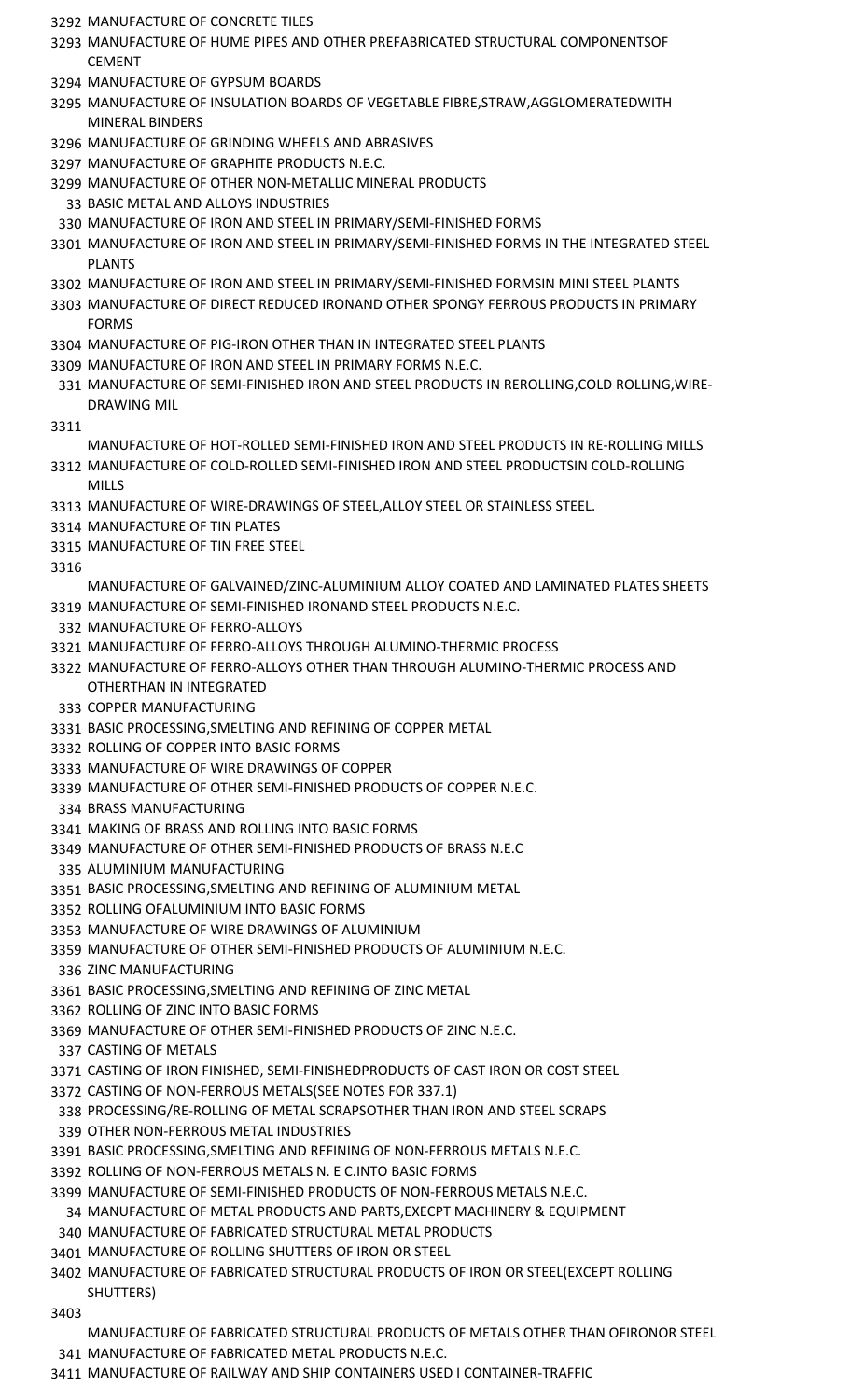- MANUFACTURE OF GASS CYLINDERS (INDUSTRIAL OR HOUSE HOLDS)
- MANUFACTURE OF TANKS, RESERVOIRS AND CONTAINERS OF METAL NEC
- 
- MANUFACTURE OF REINFORCED SAFES, VAULTS, STRONGROOM DOORS AND GATES AND THE LIKES MANUFACTURE OF STEEL TRUNKS
- MANUFACTURE OF SANITARY AND PLUMBING FIXTURES AND FITTINGS OF METALS
- MANUFACTURE OF OTHER FABRICATED METAL PRODUCTS NEC
- MANUFACTURE OF FURNITURE AND FIXTURES PRIMARILY OF METAL
- MANUFACTURE OF HAND TOOLS AND GENERAL HARDWARE
- MANUFACTURE OF HAND TOOLS AND IMPLEMENTS
- MANUFACTURE OF HAND TOOLS OTHER THAN AGRICULTURAL
- MANUFACTURE OF BOLTS AND NUTS
- MANUFACTURE OF LOCKS
- MANUFACTURE OF METAL CHAINS
- MANUFACTURE OF SPRINGS
- MANUFACTURE OF WEIGHTS AND MEASURES
- MANUFACTURE OF GENERAL HARDWARE NEC
- FORGING, PRESSING, STAMPING AND ROLL-FORMING OF METAL, POWDER NETALLURGY.
- TREATMENT OR COATING OF METALS, GENERAL MECHANICAL ENGINEERING ON A SUB-CONTRACT BASIS.
- MANUFACTURE OF METAL CUTLERY, UNTENSILS AND KITCHENWARE
- MANUFACTURE OF CUTLERY
- MANUFACTURE OF UTENSILS
- MANUFACTURE OF PRESSURE COOKERS
- MANUFACTURE OF OIL STOVES
- MANUFACTURE OF HURRICANE LANTERNS AND OIL PRESSURE LAMPS
- MANUFACTURE OF GAS STOVES, COOKING RANGES, AND OTHER SIMILAR APPLIANCES
- MANUFACTURE OF KITCHENWARE NEC
- MANUFACTURE OF METAL PRODUCTS EXCEPT MACHINERY AND TRANSPORT
- MANUFACTURE OF TYPE FOUNDINGS
- MANUFACTURE OF RAQOR BLADES
- MANUFACTURE OF BRASS AND COPPER ARTWARE
- MANUFACTURE OF ALUMINIUM ARTWARE
- MANUFACTURE OF BIDRIS WARE
- MANUFACTURE OF TROPHIES
- MANUFACTURE OF METAL BUTTONS AND STUDS
- MANUFACTURE OF OTHER METAL PRODUCTS NEC
	- MANUFACTURE OF MACHINERY AND EQUIPMENT OTHER THAN TRANSPORT EQUIPMENT
- MANUFACTURE OF AGRICULTURAL MACHINERY AND EQUIPMENT AND PARTS THEREOF.
- MANUFACTURE OF TRACTORS, HARVESTORS AND OTHER HEAVY MACHINERY FOR USE IN **AGRICULTURE**
- MANUFACTURE OF LIGHT AGRICULTURAL MACHINERY AND EQUIPMENT, OTHER THAN FORAGE PRESSES
- MANUFACTURE OF FORAGE PRESSES
- MANUFACTURE OF PARTS AND ACCESSORIES NEC FOR AGRICULTURAL MACHINERY AND EQUIPMENT
- MANUFACTURE OTHER AGRICULTURAL MACHINERY AND EQUIPMENT NEC
- MANUFACTURE OF MACHINERY AND EQUIPMENT USED BY CONSTRUCTION AND MINING INDUSTRIES.
- MANUFACTURE OF LIFTING AND HANDLING MACHINERTY SPECIALLY DESIGNED FOR USE UNDERGROUND
- MANUFACTURE OF BORING AND SINKING MCHINERY
- MANUFACTURE OF MACHINERY AND TREATING MINERALS BY SCREENING SORTING, SEPARATING OR SIMILAR PROCESSES
- - MANUFACTURE OF MACHINERY FOR PRODUCING TILES. SHAPED CERAMIC PASTES AND PIPES ETC.
- MANUFACTURE OF BULLDOQERS, ANGLE-DOZERS, AND OTHER EARTH MOVING MACHINERY; MANUFACTURE OF PILE DRIVERS, PILE EXCAVBATORS AND COMPA
- MANUFACTURE OF TRACK-LAYING TRACTORS
- MANU OF CONSTRUCTION MACHINERY NEC
- MANU OF PARTS AND ACCESSORIES NEC
- MANU OF MINING/QUARRYING MACHINERY NEC
- - MANU OF PRIME MOVERS, BOILERS AND STEAM GENERATING PLANTS AND NUCLEAR REACTORS
- MANUFACTURE OF BOILERS AND STEAM GENERATING PLANTS.
- MANUFACTURE OF STEAM ENGINES AND TURBINES MANUFACTURE OF INTERNAL COMBUSTION ENGINES
- MANU OF NUCLEAR REACTORS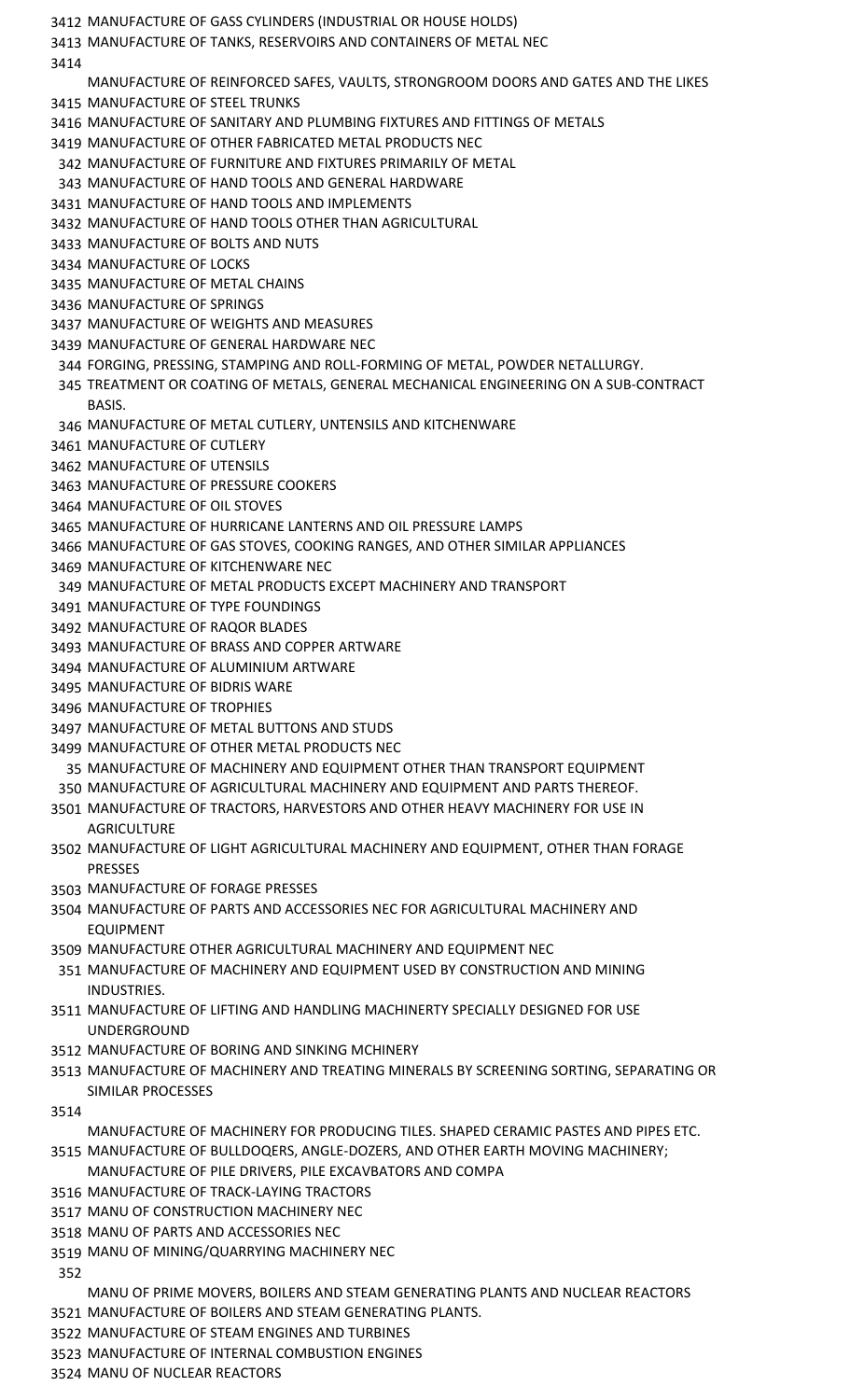- MANUFACTURE OF PARTS AND ACCESSORIES
- MANUFACTURE OF OTHER PRIME MOVERS NEC
- MANU OF INDUSTRIAL MACHINERY FOR FOOD AND TEXTILE INDUSTRIES
- MANUFACTURE OF MACHINERY FOR PROCESSING OF MILK, MEAT, FISH AND POULTRY
- MANU OF MACHINERY FOR PROCESSING OF TEA, COFFEE AND TOBACCO
- MANU OF RICE, DA, FLOUR AND OIL MILL MACHINERY
- MANU OF MACHINERY FOR MANU OF SUGAR AND FOR MANU OF BAKERY AND CONFECTIONERY PRODUCTS
- MANU OF MACHINERY FOR MANU OF FRUIT VEGETABLE JUICES, MALT LIQUORS AND ALCOHOLIC BEVERAGESINCLUDING MACHINERY FOR PROCESSING VEGETABLES
- MANU OF BOTTLING AND FILLING MACHINERY
- MANU OF MACHINERY FOR TEXTILE INDUSTRIES
- MANU OF PARTS AND ACCESSORIES NEC FOR INDUYSTRIAL MACHINERY
- MANU OF OTHER INDUSTRIAL MACHINERY FOR FOOD AND TEXTILE INDUSTRIES NEC
- MANUFACTURE OF INDUSTRIAL MACHINERY FOR OTHER THAN FOOD AND TEXTILE INDUTRIES
- MANUFACTURE OF PHARMACEUTICAL MACHINERY
- MANUFACTURE OF CHEMICAL MACHINERY
- MANUFACTURE OF PAPER MACHINERY
- MANUFACTURE OF PRINTING MACHINERY
- MANUFACTURE OF METALLURGICAL MACHINERY
- MANUFACTURE OF CEMENT MACHINERY
- MANUFACTURE OF PARTS AND ACCESSORIES
- MANUFACTURE OF OTHER INDUSTRIAL MACHINERY FOR OTHER THAN FOOD AND TEXTILE INDUSTRIES NEC
- MANUFACTURE OF REFFIGERATORS, AIR-CONDITIONERS AND FIRE FIGHTING EQUIPMENT
- MANUFACTURE OF REFFIGERATORS AND AIR CONDITIONING PLANTS FOR INDUSTRIAL AND COMMERCIAL USES
- MANUFACTURE OF DOMESTIC AIR CONDITIONERS
- MANUFACTURE OF DOMESTIC REFRIGERATORS
- MANUFACTURE OF FIRE FIGHTING EQUIPMENT AND ENGINES
- MANUFACTURE OF PARTS AND ACCESSORIES
- MANUFACTURE OF OTHER REFRIGERATING, AIR-CONDITIONING AND FIRE-FIGHTING EQUIPMENT **NEC**
- MANU OF GENERAL PURPOSE NON-ELECTRICAL MACHINERY/EQUIPMENT, THEIR COMPONENTS AND ACCESSORIES, NEC
- MANU OF LIFTING AND HANDLING EQUKPIPMENT
- MANUFACTURE OF PUMPS, COOMPRESSORS, TAPS AND VALVES
- MANUFACTURE OF BEARING, GEARS, GEARING AND DRIVING ELEMENTS
- MANUFACTURE OF NON-ELECTRICAL OVENS, FURNACES AND FURNACE BURNERS
- MANUFACTURE OF CENTRIFUGES
- MANUFACTURE OF PARTS AND ACCESSORIES NEC
- MANUFACTURE OF OTHER GENERAL PURPOSE NON-ELECTRIC MACHINERY/EQUIPMENT NEC
- MANUFACTURE OF MACHINE TOOLS, THEIR PARTS AND ACCESSORIES
- MANU OF AUTOMATIC CAPSTANS AND TURRETS AND LATHES
- MANU OF BORING, BROACHING, DRILLING AND THREADING MACHINES
- MANU OF MILLING, PLANING, SHAPING, GEAR CUTTING AND SLOTTING MACHINES
- MANU OR GRINDING, LAPPING, HONING AND POLISHING MACHINES
- MANU OF SAWING, CONTOUR SAWING, FILLING AND CUTOFF MACHINES
- MANUFACTURE OF OFFICE COMPUTING AND ACCOUNTING MACHINERY AND THEIR PARTS.
- MANUFACTURE OF MANUAL OR ELECTRIC/ELECTRONIC TYPEWRITERS
- MANUFACTURE OF HECTOGRAPH OR STENCIL DUPLCATING MACHINES, ADDRESSING MACHINES AND SHEET FED TYPE OFFSET PRINTING MACHINES
- MANUFACTURE OF CALCULATING MACHINES
- MANUFACTURE OF CALCULATORS OTHER THAN HAND-HELD OR DESK-TOP ELECTRONIC CALCULATING MACHINES
- MANUFACTURE OF ACCOUNTING MACHINES, CASH REGISTERS POSTAGE FRANKING MACHINES, TICKET-ISSUING MACHINES
- 
- MANUFACTURE OF ELECTROSTAT, PHOTOSTAT, XEROXING AND OTHER OFFICE COPYING MACHINES MANUFACTURE OF OFFICE COPYING MACHINES NOT ELSEWHERE CLASSIFIED
- MANUFACTURE OF PARTS AND ACCESSORIES
- MANUFACTURE OF OTHERS
- MANUFACTURE OF SPECIAL PLURPOSE MACHINERY/EQUIPMENT, THEIR COMPONENTS AND ACCOSSORIES NEC
- MANUFACTURE OF SEWING AND KNITTING MACHINES
- MANUFACTURE OF WEIGHING MACHINERY
- MANUFACTURE OF WASHING AND LAUNDRYING MACHINES
- MANUFACTURE OF ARMS AND ARMAMENTS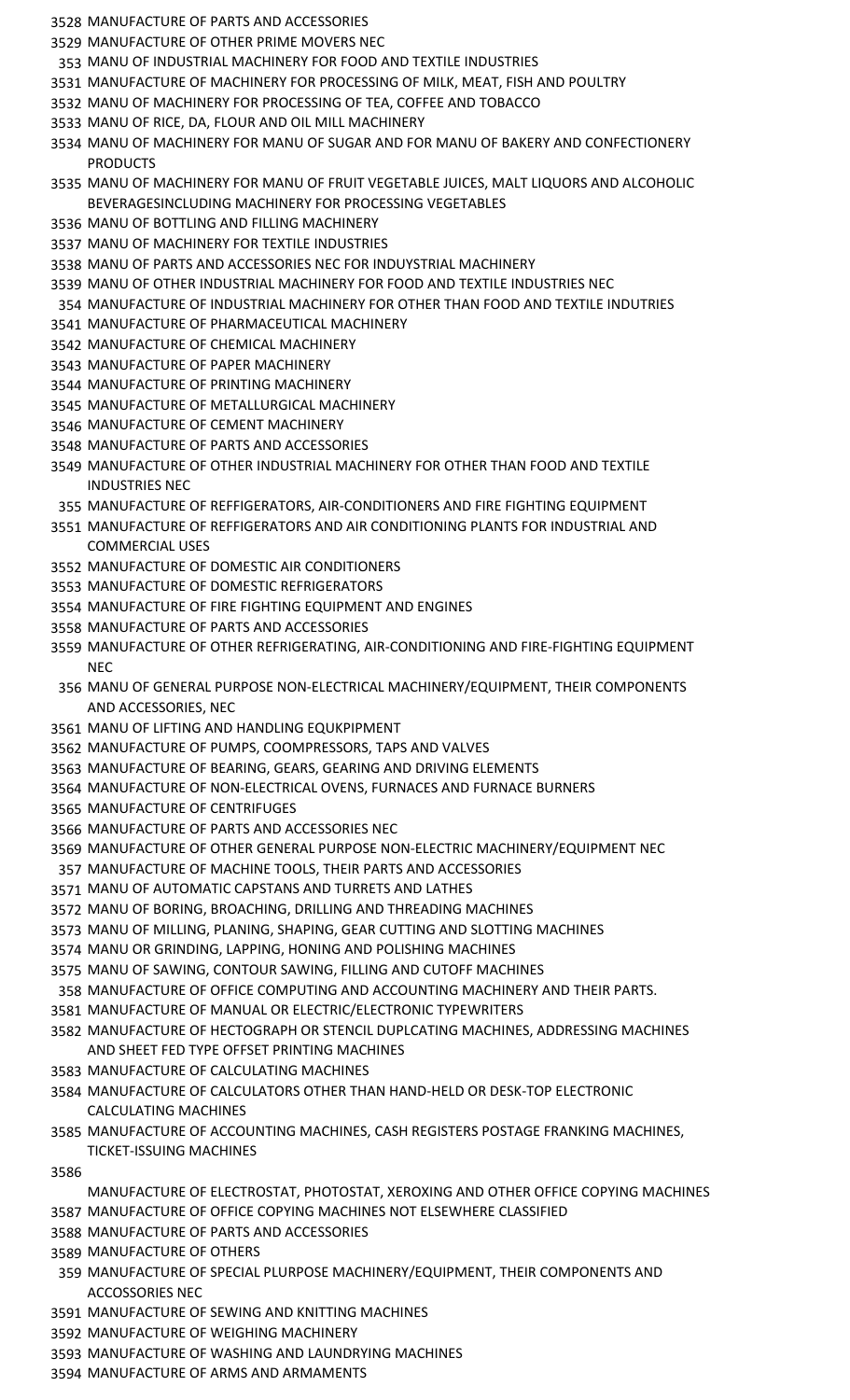- MANUFACTURE OF FILTERING AND PURIFYING MACHINERY FOR LIQUIDS AND GASES
- MANUFACTURE OF DISTILLING AND RECTIFYING PLANTS
- MANUFACTURE OF EVAPORATORS AND CRYSTALISERS
- MANUFACTURE OF PARTS AND ACCESSORIES
- MANUFACTURE OF OTHER SPECIAL PURPOSE NON-ELECTRICAL MACHINERY/EQUIPMENT NEC
- MFG OF ELECTRICAL MACHINERY,APPARATUS, APPLIANCE AND SUPPLIES. 2
- MANUFACTURE OF ELECTRICAL INDUSTRIAL MACHINERY 3
- MANUFACTURE OF GENERATORS/GENERATING SETS
- MANUFACTURE OF TRANSFORMERS
- MANUFACTURE OF ELECTRICITY DISTRIBUTION AND CONTROL EQUIPMENT INCLUDING VOLTAGE **STABILIZERS**
- MANUFACTURE OF ELECTRIC MOTORS
- MANUFACTURE OF POWER CAPACITORS
- MANUFACTURE OF ELECTRICAL STARTING AND IGNITION EQUIPMENT FOR INTERNAL COMBUSTION ENGINES AND ELECTICAL LIGHTING
- MANUFACTURE OF PARTS AND ACCESSORIES NEC
- MANUFACTURE OF OTHER ELECTRICAL INDUSTRIAL MACHINERY AND APPARATUS NEC
- MANUFACTURE OF INSULATED WIRES AND CABLES
- MANUFACTURE OF ACCUMULATORS PRIMARY CELLS AND PRIMARY BATTERIES
- MANUFACTURE OF STORAGE BATTERIES
- MANUFACTURE OF DRY CELLS
- MANUFACTURE OF BUTTTON CELLS USED FOR WATCHES AND CALCULATORS ETC
- MANUFACTURE OF PARTS AND ACCESSORIES
- MANUFACTURE OF OTHER ACCUMULATORS, PRIMARY CELLS AND PRIMARY BATTERIES NEC
- MANUFACTURE OF ELECTRICAL LAMPS
- MANUFACTURE OF ELECTRIC FILAMENT LAMPS, INCLUDING MANUFACTURE OF SEALED BEAM LAMP UNITS
- MANUFACTURE OF ULTRA-VIOLET OR INFRA-RED LAMPS
- 

MANUFACTURE OF DISCHARGE LAMPS, FLOURESCENT, HOTCATHODE OR OTHER DISCHARGE LAMPS

- MANUFACTURE OF ARE LAMPS
- MANUFACTURE OF FLASH BULBS USED IN PHOTOGRAPHY
- MANUFACTURE OF PARTS OF ELECTRIC LAMPS
- MANUFACTURE OF OTHER ELECTRIC LAMPS NEC
- MANUFACTURE OF ELECTRIC FANS AND ELECTRIC/ELECTRO-THERMIC DOMESTIC APPLIANCES AND PARTS THEROF
- MANUFACTURE OF ELECTRIC FANS
- MANUFACTURE OF CACCUM CLEANERS AND OTHER ELECTRONIC MECHANICAL DOMESTIC APPLIANCES
- MANUFACTURE OF ELECTRO-THERMIC DOMESTIC APPLICANCES
- MANUFACTURE OF PARTS AND ACCESSORIES
- MANUFACTURE OF OTHER ELECTRICAL DOMESTIC APLIANCES NEC
- MANUFACTURE OF APPARATUS FOR RADIO BROADCASTING TELEVISION TRANSMISSION
- MANUFACTURE OF APPARATUS FOR RADIO-BROADCASTING & TELEVISION TRANSMISSION.
- MANUFACTURE OF TRANSMISSION APPARATUS FOR RADIO TELEPHONY,RADIO TELEGRAPHY.
- MANUFACTURE OF RADAR APPARATUS AND RADIO REMOTE CONTROL APPARATUS.
- MANUFACTURE OF TELEVISION CAMERAS OF ALL KINDS (VIEDO CAMERAS 3813)
- MANUFACTURE OF APPARATUS FOR LINE TELEPHONY INCLUDING SUCH APPARATUS FOR CARRIER-CURRENT LINESYSTEM
- MANUFACTURE OF PARTS AND ACCESSORIES NEC OF APPARATUS FORRADIO-BROADING,TELEVISION TRANSMISSION RADAR
- MANUFACTURE OF TV RECEIVERS; RADIO TELEPHOY/VIDEO RECORDING TURN TABLE,RECORD-PLAYERS,CASSETTE-PLAYERS
- MANUFACTURE OF TV RECEIVERS(INCLUDES MANUFACTURE OF VIDEO MONITORS/PROJECTS)
- MANUFACTURE OF RECEPTION APPARATUS FOR RADIO BROADCASTING.
- MANUFACTURE OF RECEPTION APPARATUS FOR RADIO-TELEPHONY OR RADIO-TELEGRAPHY.
- MANUFACTURE OF MAGNETIC TAPE RECORDERS AND OTHER SOUND RECORDING APPARATUS &TELEPHONE ANSWERING MACHINE.
- MANUFACTURE OF VIEDO RECORDING OR REPRODUCING APPARATUS VIEDO CAMERA IS C3681LASSIFIED IN GROUP 381.
- MANUFACTURE OF TURN-TABLES RECORDS PLAYERS CASSETTE PLAYERS AND OTHER SOUND REPRODUCING APPARATUS
- MANUFACTURE OF AUDIO & VIDEO RECORDS & TAPES (CLASSIFIEDIN GROUP309)
- PARTS & ACCESSORIES NECOF APPARATUS CLASSIFIED IN THIS GROUP.
- MANUFACTURE OFMICRO PHONES, LOUDSPEAKERS,EAR-PHONES SOUND AMPLIFIERS SETS AND OTHER SOUNDS
- MANUFACTURE OF COMPUTERS & COMPUTER BASEDSYSTEMS.
- MANUFACTUREOF MAINFRAME COMPUTERS.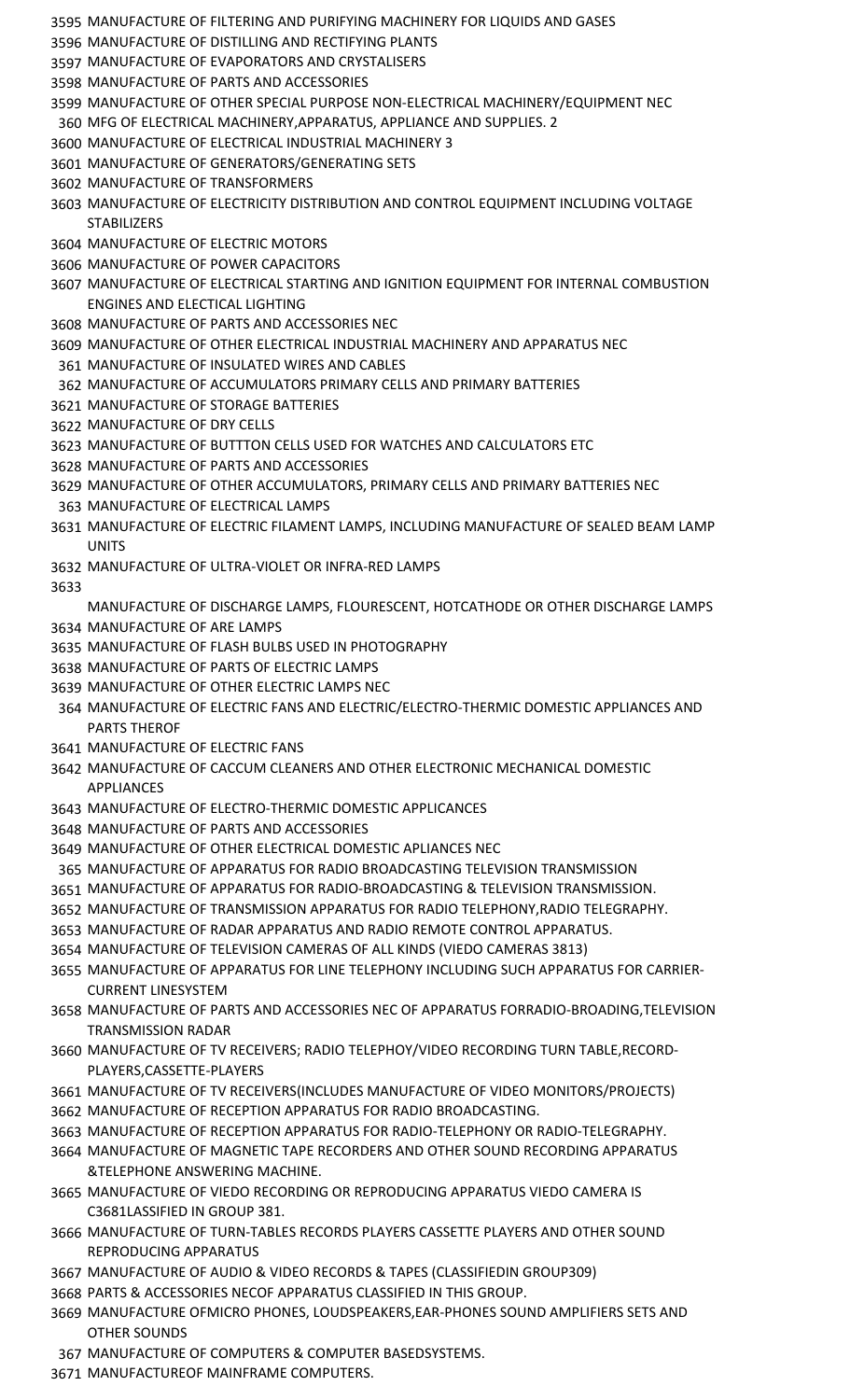- MANUFACTURE OF PERSONAL COMPUTERS MINI COMPUTERS MICRO PROCESSORS/WORD PROCESSORS.
- MANUFACTUREOF PERIPHERALS LIKE MAGNETIC DISK/FLOPPY/WINCHESTER DISK DRIVES MAGNETIC TAPE CASSETTE
- MANUFACTURE OF SERIAL/DAISY WHEEL/LINE PRINTERS,PLOTTERS,PAPER-TAPE/PUNCH-CARD READERS.
- MANUFACTURE OF DATA ENTRY EQUIPMENT WITH OR WITHOUT VISUAL DISPLAY
- MANUFACTURE OF MEGNETIC DISK/DISKETTES AND SIMILAR DATA STORAGE MEDIA
- MANUFACTURE OF PARTS AND ACCESSORIES NEC FOR COMPUTERS AND COMPUTERS-BASED SYSTEMS NEC
- MANUFACTURE OF ELECTRONIC VALVES & TUBES & OTHER ELECTRONIC COMPONENTS NEC
- MANUFACTURE OF THERMIONIC,COLD CATHODE OR PHOTOCATHODE VALVES & TUBES
- MANUFACTURE OF ELECTRICAL OF CAPACITORS (EXCEPT POWER CAPACITORS)
- MANUFACTURE OF ELECTRICAL RESISTORS (EXCEPT HEATING RESISTORS)
- MANUFACTURE OF PRINTED CIRCUITS
- MANUFACTURE OF DIODES,TRANSISTORS & SIMILAR SEMI-CONDUCTOR DEVICES,PHOTO-SENSITIVE SEMI-CONDUCTOR DEVICES
- MANUFACTURE OF ELECTRONIC INTEGRATED CIRCUITS & MICRO-ASSEMBLIES
- MANUFACTURE OF PARTS & ACCESSORIES FOR ELECTRONIC VALVES,TUBES & OTHER ELECTRONIC COMPONENTS NEC
- MANUFACTURE OF OTHER ELECTRONIC COMPONENTS NEC
- MANUFACTURE OF RADIOGRAPHIC X-RAY APPARATUS,TUBES PARTS & MANUFACTURE OF ELECTRICAL EQUIPMENT NEC
- MANUFACTURE OF RADIOGRAPHIC X-RAY APPARATUS TUBES AND PARTS
- MANUFACTURE OF ELECTRICAL IGNITION USED FOR SPARKHNITION INTERNAL-COMBUSTION ENGINES
- MANUFACTURE OF SIGNALLING EQUIPMENT SPECIALISED FOR USE OF MOTOR-CYCLES AND MOTOR **VEHICLES**
- MANUFACTURE OF TRAFFIC CONTROL EQUIPMENT FOR MOTORWAYS,RAILWAY,INLAND WATERWAYS ,PORTS AND HARBOURS
- MANUFACTURE OF ELECTRO-MAGNETS
- MANUFACTURE OF WIRING SETS USED IN VEHICLES,AIRCRAFT,SHIPS OR OTHER MACHINERY
- MANUFACTURE OF DYNAMOS FOR MOTOR-CYCLES.
- MANUFACTURE OF PARTS AND ACCESSOIES NEC OF EQUIPMENT INCLUDED IN THIS GROUP.
- MANUFACTURE OF BELLS,SIRENS,INDICATORS,PANELS,FIRE ALARMS,ELECTRICAL INSULATORSSIGNAL **GENERATORS** 
	- MANUFACTURE OF TRANSPORT EQUIPMENT AND PARTS.
- SHIP AND BOAT BUILDING
- MAKING OF SGIPS AND OTHER VESSELS DRAWN BY POWER.
- BOAT BUILDING
- CONVERSION,ALTERATION AND BREAKING UP OF SHIPS.
- MANUFACTURE OF PARTS AND ACCESSORIES NEC FOR SHIPS AND BOATS.
- MANUFACTURE OF LOCOMOTIVES AND PARTS
- MANUFACTURE OF DIESEL LOCOMOTIVES
- MANUFACTURE OF ELECTRIC LOCOMOTIVES.
- MANUFACTURE OF PARTS AND ACCESSORIES NEC FOR LOCOMOTIVE.
- MANUFACTURE OF RAILWAY/TRAMWAY WAGONS AND COACHES AND OTHER RAILROADEQUIPMENT NEC.
- MANUFACTURE OF SELF-PROPELLED RAILWAY OR TRAMWAY COACHES,VANS AND TRUCKS.
- MANUFACTURE OF RAILWAY OR TRAMWAY PASSENGER COCAHES.
- MANUFACTURE OF RAILWAY OR TRAMWAY ROLLING STOCK,NOT SELF-PROPELLED,OTHER THAN PASSENGER COACHES.
- MANUFACTURE OF RAILWAY OR TRAMWAY FIXTURES AND FITINGS.
- MANUFACTURE OF MECHANICAL AND ELECTRO-MECHANICAL SIGNALLING,SAFETYOR TRAFFIC CONTROL EQUIPMENT
- MANUFACTURE OF PARTS OF RAILWAY ROLLING STOCK. MANUFACTURE OF DISSEL-BOGIES,AXLES,WHELS,BREAKS
- MANUFACTURE OF HEAVY MOTOR VEHICLES;COACH WORKS.
- MANUFACTURE OF PUBLIC TRANSPORT TYPE PASSENGER MOTOR VEHICLES.
- MANUFACTURE OF MOTOR VEHICLES FOR THE TRANSPORT OF GOODS SPECIAL PURPOSE HEAVY MOTOR VEHICLES.
- MANUFACTURE OF INTERNAL COMBUSTION PISTON ENGINES AND OTHER PARTS FOR HEAVY MOTOR VEHICLES.
- MANUFACTURE OF MOTOR CARS & OTHER MOTOR VEHICLES PRINCIPALLY DESIGNED FOR THE TRANSPORT OF LESS THAN 10 PERSONS
- MANUFACTURE OF MOTOR CARS
- MANUFACTURE OF JEEPS & STATION WAGONS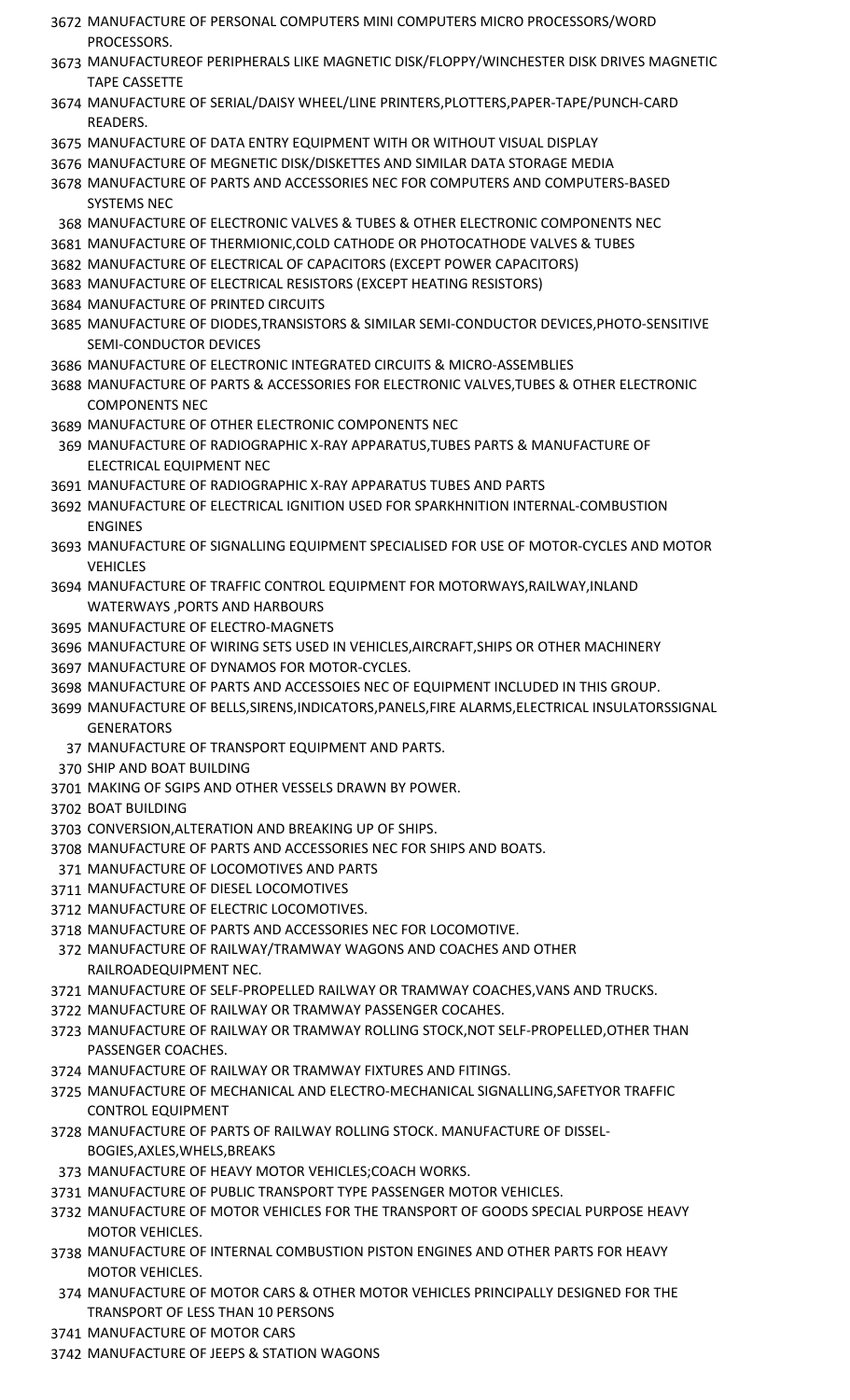- MANUFACTURE OF SPECIAL PURPOSE MOTOR CARS (RACING CARS,GOLF-CARS & SIMILAR MOTOR VEHICLES)
- 
- MANUFACTURE OF INTERNAL COMBUSTION PISTON ENGINES & OTHER PARTS & ACCESSORIES NEC MANUFACTURE OF MOTOR-CYCLES & SCOOTERS & PARTS(THREE-WHEELERS)
- MANUFACTURE OF MOTOR CYCLES
- MANUFACTURE OF SCOOTERS & SCOOTERETTES
- MANUFACTURE OF THREE-WHEELERS
- MANUFACTURE OF HELMETS & OTHER SAFETY HEADGEAR
- MANUFACTURE OF INTERNAL COMBUSTION PISTON ENGINES & OTHER PARTS FOR MOTOR-CYCLES,SCOOTERS &THREE-WHEELERS
- MANUFACTURE OF BICYCLES,CYCLE-RICKSHAWS & PARTS
- MANUFACTURE OF BICYCLES
- MANUFACTURE OF CYCLE-RICKSHAWS
- MANUFACTURE OF CHILDREN'S BICYCLES,TRICYCLES INCLUDIG PERAMBULATORS
- MANUFACTURE OF PARTS & ACCESSORIES FOR BICYCLES & CYCLE-RICKSHAWS
- MANUFACTURE OF OTHER CYCLES NEC
- MANUFACTURE OF AIRCRAFT,SPACE CRAFT & THEIR PARTS
- MANUFACTURE OF AIRCRAFT
- MANUFACTURE OF SPACECRAFT
- MANUFACTURE OF PARTS & ACCESSORIES FOR AIRCRAFT OR SPACECRAFT
- MANUFACTURE OF BULLOCK-CARTS,PUSH-CARTS & HAND-CARTS ETC
- MANUFACTURE OF TRANSPORT EQUIPMENT & PARTS NEC
- MANUFACTURE OF TRAILERS(CLASSIFIED IN GROUP 350)
- MANUFACTURE OF PARTS & ACCESSORIES NEC FOR TRANSPORT EQUIPMENT
- MANUFACTURE OF OTHER TRANSPORT EQUIPMENT NEC
- OTHER MANUFACTURING INDUSTRIES
- MANUFACTURE OF MEDICAL, SURGICAL SCIENTIFIC & MEASURING EQUIPMENT EXCEPT OPTICAL EQUIPMENT
- 
- MANUFACTURE OF MEDICAL/SURGICAL,ORTHOPAEDIC APPLIANCES (CLASSIFIED IN CLASS 3691) MANUFACTURE OF INDUSTRIAL PROCESS CONTRAL EQUIPMENT
- MANUFACTURE OF REGULATING INSTRUMENT & APPARATUS,EXCEPT INDUSTRIAL PROCESS CONTROL EQUIPMENT
- MANUFACTURE OF SUPPLY METERS FOR ELECTRICITY,WATER OR GAS
- MANUFACTURE OF SENSITIVE BALANCES & MATHEMATICAL CALCULATING INSTRUMENT
- MANUFACTURE OF LABORATORY & SCIENTIFIC INSTRUMENTS NEC
- MANUFACTURE OF NAVIGATIONAL,METEOROLOGICAL,GEOPHYSICAL INSTRUMENTS OCEANOGRAPHIC&SPECIAL INSTRUMENT FOR AIR NAVIGATION
- MANUFACTURE OF PARTS & ACCESSORIES FOR INSTRUMENTS & APPARATUS INCLUDING IN THIS **GROUP**
- MANUFACTURE OF OTHER MEDICAL,SURGICAL,SCIENTIFIC & MEASURING EQUIPMENT(HYDROMETERS,THERMOMETERS ETC.)
- MANUFACTURE OF PHOTOGRAPHIC,CINEMATOGRAPHIC & OPTICAL GOODS & EQUIPMENT
- MANUFACTURE OF OPICAL GLASS(EXCEPT MIRORGLASS)AND LENSES.
- MANUFACTURE OF OPTICAL INSTRUMENTS
- MANUFACTURE OF PHOTOGRAPHIC CAMERAS
- MANUFACTURE OF CINEMATOGRAPHIC EQUIPMENTS CAMERAS AND PROJECTORS
- MANUFACTURE OF PARTS AND ACCESSORIES NEC FOR PHOTOGRAPHIC/CINEMATOGRAPHIC AND OPTICALS GOODS
- MANUFACTURE OF OTHER PHOTOGRAPHIC, AND CINEMATOGRAPHIC AND OPTICAL GOODS AND EQUIPMENT NEC
- MANUFACTURE OF WATCHES AND CLOCKS
- MANUFACTURE OF MECHANICAL CLOCKS AND TABLE TIME PIECES
- MANUFACTURE OF MECHANICAL WATCHES
- MANUFACTURE OF ELECTRONIC/QUARTZ CLOCKS AND TABLE TIME PIECES
- MANUFACTURE OF ELECTRONIC/QUARTZ WATCHES
- MANUFACTURE OF PARTS AND ACCESSORIES OF ALL TYPES OF WATCHES,CLOCKS AND TABLE TIME PIECES
- MANUFACTURE OF OTHER WATCHES AND CLOCKS NEC
- MANUFACTURE OF JEWELLERY AND RELATED ARTICLES
- MANUFACTURE OF GOLD JEWELLERY
- MANUFACTURE OF SILVER JEWELLERY
- MANUFACTURE OF JEWELLERY OF OTHER PRECIOUS METALS OR METALS CLAD WITH PRECIOUS **MFTALS**
- MANUFACTURE OF PRECIOUS/SEMI-PRECIOUS STONE JEWELLERY
- MANUFACTURE OF GOLD AND SILVER ARTICLES INCLUDING PRESENTATION COINS OF GOLD AND SILVER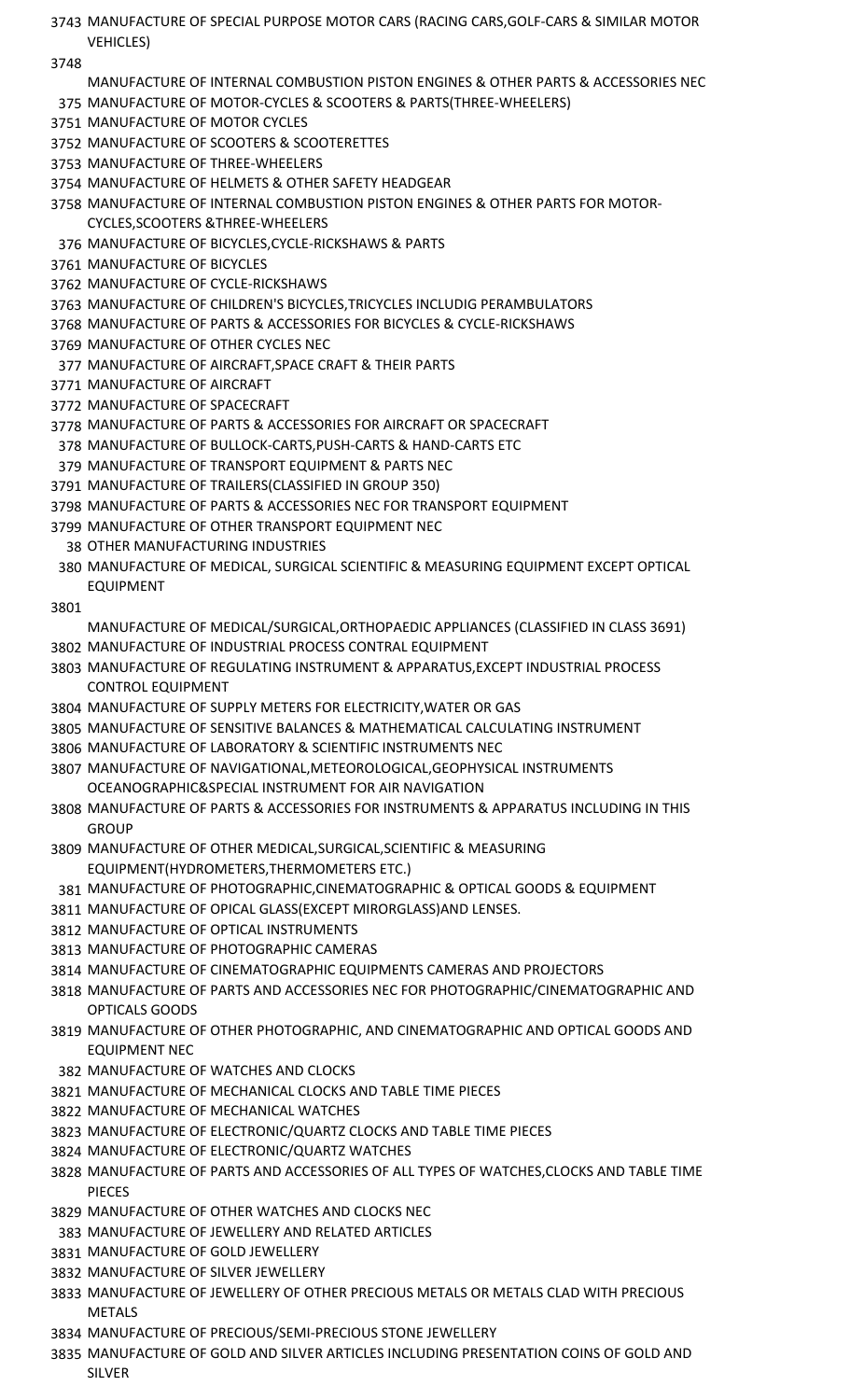- DIMOND CUTTING AND POLISHING BY HAND
- OTHER GEM CUTTING AND POLISHING BY HAND
- 
- MANUFACTURE OF SYNTHETIC STONE JEWELLERY,COSTUME JEWELLERY AND IMITATION JEWELLERY MANUFACTURE OF ZARI AND OTHER JEWELLERY AND RELATED ARTICLES NEC
- MINTING OF CURRENCY COINS
- MANUFACTURE OF SPORTS AND ATHLETIC GOODS
- MANUFACTURE OF CARROM BOARDS AND TABLES FOR BILLIARDS,TABLE TENNIS AND OTHER PARLOUR GAMES
- MANUFACTURE OF BILLIARD STICKS,HOCKEY STICKS,CRICKET BATS,STUMPS AND OTHER CRICKET ACCESSORIES
- MANUFACTURE OF RACKETS FOR BADMINTON,LAWN TENNIS,TABLE TENNIS,ETC
- MANUFACTURE OF BALLS INCLUDING THOSE OF BILLIARDS
- MANUFACTURE OF ATHLETIC/GYMNASIUM ARTICLES AND EQUIPMENT
- MANUFACTURE OF SPORT AND ATHLETIC GOODS NEC
- MANUFACTURE OF MUSICAL INSTRUMENTS ( MANUFACTURE OF TOY MUSICAL INSTRUMENT IS CLASSIFIED IN GROUP 389)
- MANUFACTURE OF MUSICAL INSTRUMENTS BY HAND
- MANUFACTURE OF MUSICAL INSTRUMENTS OTHER THAN BY HAND
- MANUFACTURE OF STATIONERY ARTICLES NEC
- MANUFACTURE OF FOUNTAIN PENS,BALL-PENS AND REFILLS
- - MANUFACTURE OF PENCILS (PENCILS FOR COSMETIC/TOILET USES IS CLASSIFED IN GROUP 305)
- MANUFACTURE OF FILE COVERS,FILE BOARDS AND SIMILAR ARTICLE
- MANUFACTURE OF STAPLING MACHINES AND PUNCHERS ETC
- MANUFACTURE OF PIN AND CLIPS (SAFETY PINS,HAIR PINS,CURLING GRIPS AND HAIR CURLERS GROUP 349 & 389)
- MANUFACTURE OF CARBONS AND RIBBONS FOR TYPEWRITERS,COMPUTER SERIAL/LINE PRINTERS **FTC**
- MANUFACTURE OF RUBBER STAMPS
- MANUFACTURE OF OTHER STATIONERY ARTICLE NEC
- MANUFACTURE OF ITEMS SOLARS CELLS,COOKERS,AIR AND WATER HEATING SYSTEMS AND OTHER RELATED ITEMS
- MANUFACTURE OF MISCELLANEOUS PRODUCTS NEC
- 
- MANUFACTURE OF BRUSHES/DUSTERS AND SIMILAR ARTICLES OF FEATHERS(EXCEPT OF PLASTIC) MANUFACTURE OF ADVERTISING SIGN-BOARDS AND DISPLAY ETC
- MANUFACTURE BY HAND OF CHILDREN'S PLAY EQUIPMENT INCLUDING TOY AND TOY MUSICAL INSTRUMENTS NEC(GROUP279)
- 
- MANUFACTURE OF OTHER THAN BY HAND OF CHILDREN'S PLAY EQUIPMENT (SEE NOTES FOR 3893) MANUFACTURE OF ARTICLES FROM BONES,IVORY AND HORNS,ETC
- MANUFACTURE OF WIGS AND FALLS BEARDS,ETC
- MANUFACTURE OF UMBRELLAS,SUN-UMBRELLAS AND PART THEREOF
- MANUFACTURE OF NOVELTIES,LAMPSHADES,PRESENTATION ARTICLES,BADGES ETC,INCLUDING ARTIFICIAL FLOWERS
- MANUFACTURE OF OTHER MISCELLANEOUS PRODUCTS NEC
	- REPAIR OF CAPITAL GOODS
- REPAIR OF AGRICULTURAL MACHINERY/EQUIPMENT
- REPAIR OF PRIME-MOVERS,BOILERS,STEAM-GENERATING PLANTS AND NUCLEAR REACTORS
- REPAIR OF MACHINE TOOLS
- REPAIR OF INDUSTRIAL MACHINERY OTHER THAN MACHINE TOOLS
- REPAIR OF MACHINERY AND EQUIPMENT USED BY CONSTRUCTION AND MINING INDUSTRIES
- REPAIR OF INDUSTRIAL MACHENERY USED FOODAND TEXTILE INDUSTRIES
- REPAIR OF INDUSTRIAL MACHINERY OTHER THAN FOR FOOD AND TEXTILE INDUSTRIES
- REPAIR OF OFFICE, COMPUTING AND ACCOUNTING MACHINERY
- REPAIR AND MAINTENANCE OF COMPUTERS AND COMPUTER BASED SYSTEM
- REPAIR OFOFFICE,COMPUTING AND ACCOUNTING MACHINERY OTHER THAN COMPUTERAND COMPUTER BASED SYSTEM
- REPAIR OF ELECTRICAL INDUSTRIAL MACHINERY AND APPARATIS
- REPAIR OF APPARATUS FOR RADIO-BROADCASTING OR TELEVISION TRANSMISSION:RADAR,RADIO REMOTE C TELEPHONY
- REPAIR OF LOCOMOTIVES AND OTHER RAILROAD EQUIPMENT
- REPAIROF LOCOMOTIVES
- REPAIROF RAILWAYORTRAMWAY COACHES AND WAGONS AND OTHER RAILWAY EQUIPMENT
- REPAIR OF HEAVY MOTOR VEHICLES
- REPAIR OF MACHINERY AND EQUIPMENT NEC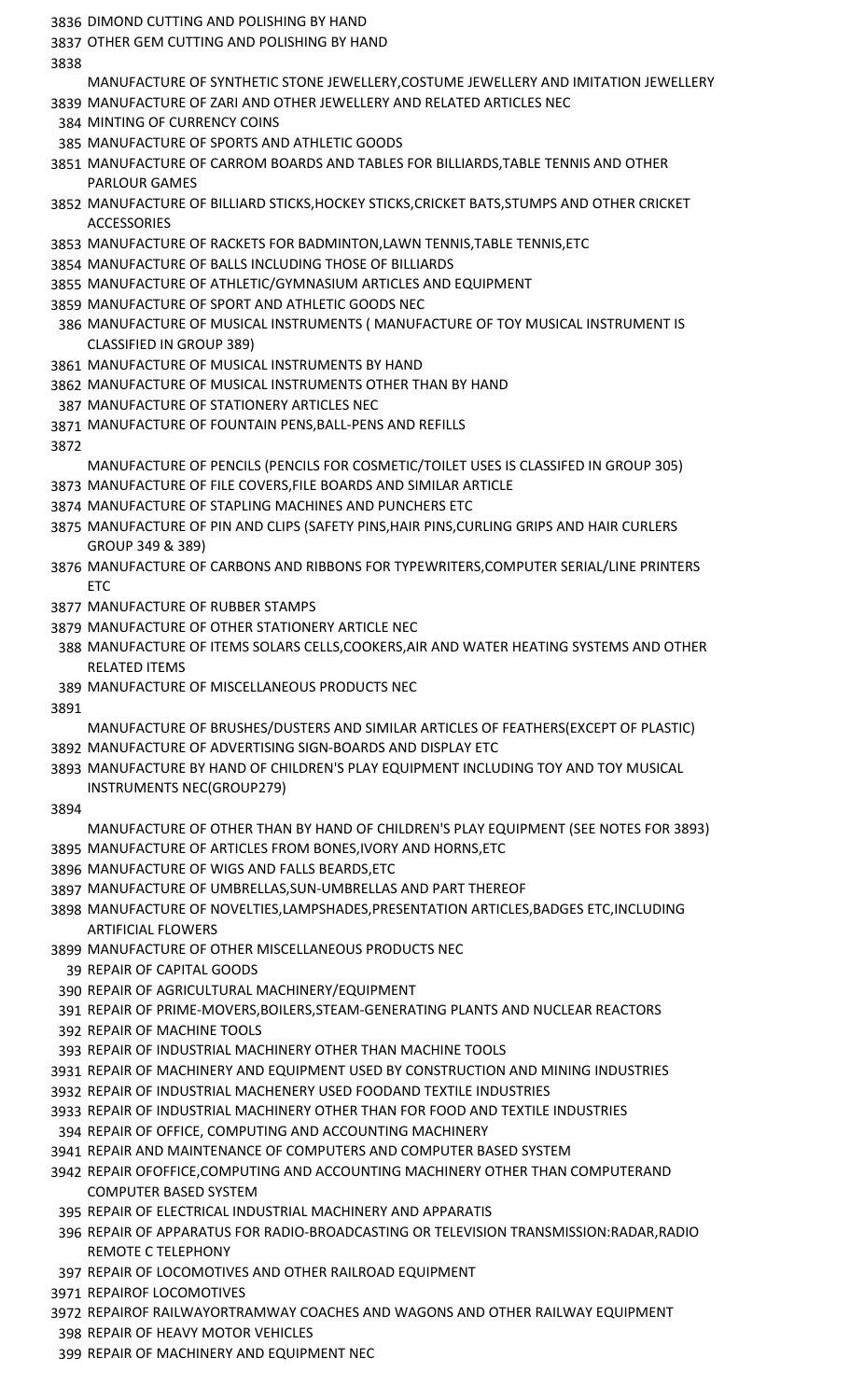- REPAIR OF INDUSTRIAL/COMMERCIAL REFRIGERATING AND AIR-CONDITIONING PLANTS & FIRE-FIGHTING EQUIPMENT
- REPAIR OF GENERAL PURPOSE NON-ELECTRICAL AND EQUIPMENT NEC
- REPAIR OF SPECIAL PURPOSE MACHINERY AND EQUIPMENT NEC
	- ELECTRCITY,GAS AND WATER
	- ELECTRICITY GENERATION,TRANSMISSION AND DISTRIBUTION
- GENERATION AND TRANSMISSION OF ELECTRIC ENERGY
- GENERATION AND TRANSMISSION OF ELECTRIC ENERGY PRODUCED IN HYDRO-ELECTRIC POWER PLANTS
- GENERATION AND TRANSMISSION OF ELECTRIC ENERGY PRODUCED IN COAL-BASED THERMAL POWER PLANTS
- GENERATION AND TRANSMISSION OF ELECTRIC ENERGY PRODUCED IN OIL BASED THERMAL POWER PLANTS
- GENERATION AND TRANSMISSION OF ELECTRIC ENERGY PRODUCED IN GAS-BASED THERMAL POWER PLANTS
- GENERATION AND TRANSMISSION OF ELECTRIC ENERGY PRODUCED IN ATOMIC-REACTOR POWER PLANTS

- DISTRIBUTION OF ELECTRIC ENERGY TOHOUSE-HOLDS,INDUSTRIAL,COMMERCIAL AND OTHER USERS
- DIVISION: GAS AND STEAM GENERATION AND DISTRIBUTION THROUGH PIPES GENERATION OF GAS IN GASWORKS AND DISTRIBUTION THROUGH MAINS TO HOUSEHOLDS,INDUSTRIAL,COMMERCIAL & OTHER USERS
- DIVISION: WATER WORKS AND SUPPLY
- WATER SUPPLY I.E.COLLECTION, PURIFICATION AND DISTRIBUTION OF WATER
- DIVISION :NON-CONVENTIONALENERGY GENERATION AND DISTRIBUTION
- GENERATION OF SOLAR ENERGY
- GENERATION AND DISTRIBUTION OF BIG-GAS ENERGY
- GENERATION OF ENERGY THROUGH WIND MILLS
- GENERATION AND DISTRIBUTION OFOTHER NON-CONVENTIONAL ENERGY N.E.C. CONSTRUCTION
- CONSTRUCTION
- CONSTRUCTION AND MAINTENANCE OF BUILDINGS
- CONSTRUCTION OF RESIDENTIAL BUILDING INCLUDING ADDITION AND ALTERATIONS IN THE EXISTING ONES
- CONSTRUCTION OF NON-RESIDENTIAL BUILDINGS INCLUDING ADDITIONS & ALTERTIONS IN EXISTING ONES
- ESTABLISHMENTS ENGAGED IN REPAIR AND MAINTENANCE OF BUILDINGS
- CONSTRUCTION AND MAINTENANCE OF ROADS,RAILBEDS BRIDGES,TUNNEL,PIPELINES,ROPEWAYS,PORTS,RUNWAY ETC.
- CONSTRUCTION/ERECTION AND MAINTENANCE OF POWER TELECOMMUNICATION AND TRANSMISSION LINES
- CONSTRUCTION AND MAINTENANCE OF WATERWAYS AND WATER RESERVOIRS SUCH AS BUNDS,DAMS,CANALS,WELLS.ETC.
- CONSTRUCTION AND MAINTENANCE OF HYDRO-ELECTRIC PROJECTS
- CONSTRUCTION AND MAINTENANCE OF POWER PLANTS EXCEPT HYDRO-ELECTRIC PROJECTS
- CONSTRUCTION AND MAINTENANCE OF INDUSTRIAL PLANTS EXCLUDING POWER PLANTS
- CONSTRUCTION AND MAINTENANCE N.E.C.
- ACTIVITIES ALLIEDTO CONSTRUCTION
- PLUMBING AND DRAINAGE
- HEATING ANDAIR-CONDITIONING INSTALLATION,LIFT INSTALLATION,SOUND-PROOFING ETC.
- SETTING OF TILES,MARBLE,BRICKS,GLASSAND STONE
- TIMBER WORKS(SUCH AS FIXING OF DOORS,WINDOWS, PANELS);STRUCTURAL STEEL WORKS;R.C.C WORKSANDROOFTRUSSES
- TIMBER WORK SUCH AS FIXING OF DOORS,WINDOWS AND PANELS ETC.
- STRUCTURAL STEEL WORKS,R.C.C. WORKS AND BINDING OF BARS AND ROOF TRUSSES
- ELECTRICAL INSTALLATION WORK FOR CONSTRUCTIONS
- PAINTING AND DECORATING WORK FOR CONSTRUCTIONS
- OTHER ACTIVITIES ALLIES TO CONSTRUCTION N.E.C.
- WHOLESALE AND RETAIL TRADE AND RESTAURANTS AND HOTELS
- WHOLESALE TRADE IN AGRICULTURAL RAW MATERIALS LIVE ANIMALS FOOD,BEVERAGES,INTOXICANTS AND TEXTILES
- WHOLESALE TRADE IN CEREALS AND PULSES
- PROCUREMENT AGENCIES DEALING PRIMARILY IN CEREALS AND PULSES
- WHOLESALE TRADE IN CEREALS AND PULSES OTHER THAN BY PROCUREMENT AGENCIES
- WHOLESALE TRADE IN BASIC FOOD-STUFFS(OTHER THAN CEREALS AND PULSES)
- WHOLESALE TRADE IN FRUITS
- WHOLESALE TRADE IN VEGETABLES
- WHOLESALE TRADEIN SPICES IN PRIMARY FORMS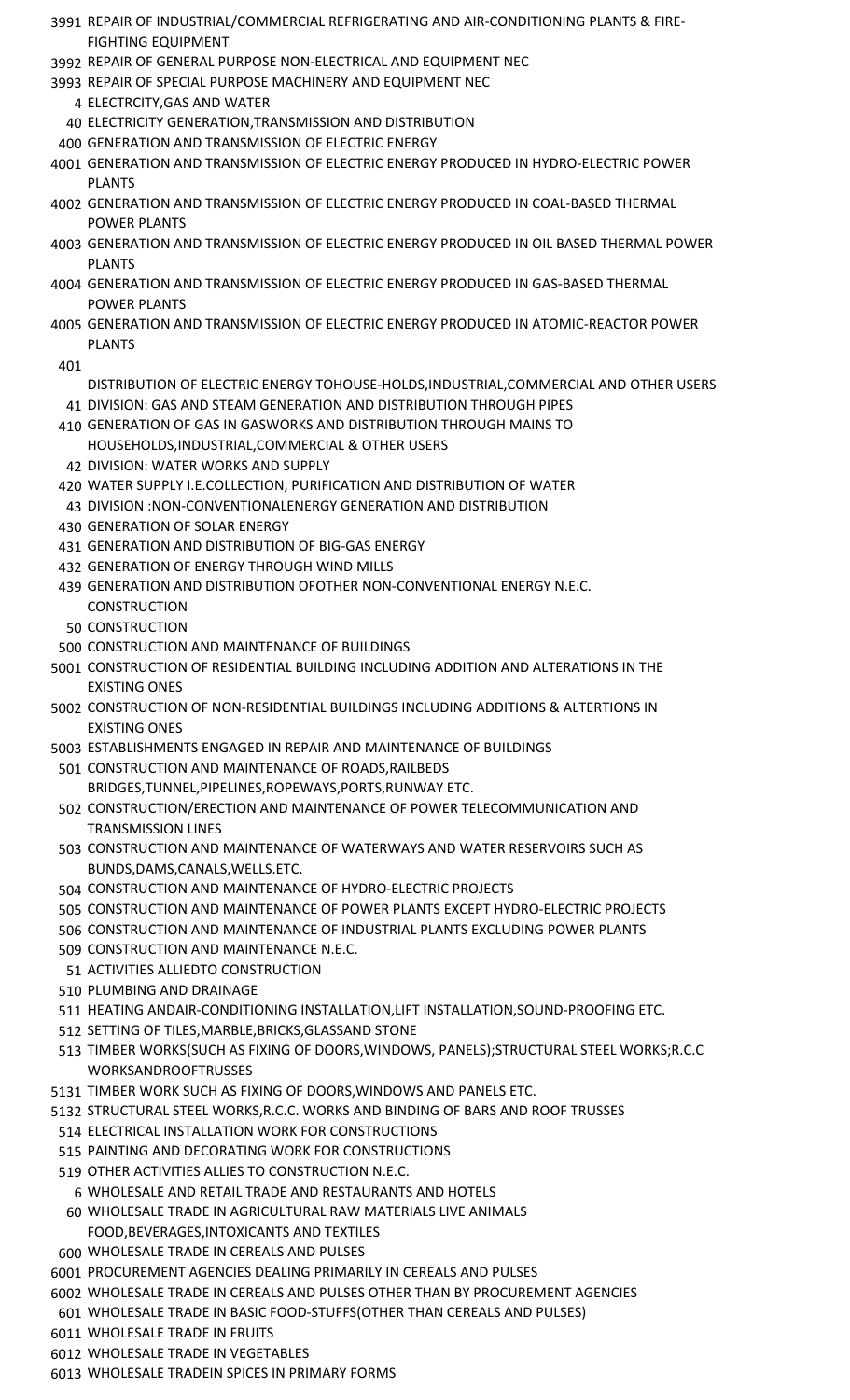- WHOLESALE TRADE IN RAW MILK
- WHOLESALE TRADE IN MEAT,FISH AND EGGS
- WHOLESALE TRADE IN OTHER BASIC FOODSTUFFS N.E.C.
- WHOLESALE TRADE IN TEXTILEFIBRESOF VEGETABLE/ANIMAL ORIGIN
- PROCUREMENT AGENCIES DEALING PRIMARILY IN COTTON AND JUTE
- WHOLESALE TRADE IN COTTON AND JUTE,OTHER THAN BY PROCUREMENT AGENCIES
- WHOLESALE TRADE IN RAW WOOL
- WHOLESALE TRADE IN RAW SILK

 WHOLESALE TRADE IN OTHER TEXTILE FIBRESOF VEGETABLEANIMALS ORIGIN N.E.C( WHOLESALE TRADE IN GROUP615)

- WHOLESALE TRADE IN UN- MANUFACTURED TOBACCO,PAN LEAVES OPIUM,GANJA AND CINCHONA ETC.
- WHOLESALE TRADE IN UN MANUFACTURED TOBACCO
- WHOLESALE TRADE IN PAN LEAVES

## WHOLESALE TRADE IN OPIUM,GANJA AND CINCHONA ETC.

- WHOLESALE TRADE IN STRAW,FODDER AND OTHER ANIMAL POULTRY FEED
- WHOLESALE TRADE IN STRAW AND FODDER
- WHOLESALE TRADE IN OTHER ANIMAL POULTRY FEED
- WHOLESALE TRADE IN LIVE ANIMALS AND POULTRY
- WHOLESALE TRADE IN LIVE ANIMALS
- WHOLESALE TRADE IN POULTRY
- WHOLESALE TRADE IN MANUFACTURED FOODSTUFFS
- WHOLESALE TRADE IN DAIRY PRODUCTS
- WHOLESALE TRADE IN SUGAR,CONFECTIONARY AND BAKERY PRODUCTS
- WHOLESALE TRADE IN EDIBLE OILS AND FATS
- WHOLESALE TRADE IN MANUFACTURED/PROCESSES SPICES
- WHOLESALE TRADE IN OTHER MANUFACTURED FOODSTUFFS N.E.C.
- WHOLESALE TRADE IN TEA,COFFEE,COCOA,TOBACCO PRODUCTS AND BEVERAGES OTHER THAN INTOXICANTS
- WHOLESALE TRADE IN TEA,COFFEE AND COCOA
- WHOLESALE TRADE IN MANUFACTURED TOBACCO AND TOBACCO PRODUCTS
- WHOLESALE TRADE IN BEVERAGES OTHER THAN INTOXICANTS
	- WHOLESALE TRADE IN INTOXICANTS LIKEWINESAND LIQUORS INCLUDING INCIDENTAL BOTTLING
- WHOLESALE TRADE IN TEXTILES AND TEXTILE PRODUCTS,LIKE ALL KINDS OF YARN,FABRICS,GARMENTS ETC.
- WHOLESALETRADE IN YARNS
- WHOLESALE TRADE IN TEXTILE ARTICLES
- WHOLESALE TRADE IN MADE-UP TEXTILE ARTICLES (EXCEPT GARMENTS)SUCH AS BLANKETS,CARPETS,FELTS,ETC.
- WHOLESALE TRADE IN NEW REDYMADE GARMENTS(EXCEPT HOSIERY/KNITTED GARMENTS)
- WHOLESALE TRADE IN HOSIERY/KNITTED TEXTILE PRODUCTS
- WHOLESALE TRADE IN USED/SECOND-HAND GARMENTS
- WHOLESALE TRADE IN TEXTILES AND CLOTHING ACCESSORIES,N.E.C.
- WHOLESALE TRADE IN WOOD,PAPER,SKIN,LEATHER AND FUR,FUEL AND ORES,AND METALS
- WHOLESALE TRADE IN WOOD,CANE,BAMBOO AND THATCHES ETC.
- WHOLESALE TRADE IN PAPER AND OTHER STATIONERY GOODS
- WHOLESALE TRADE IN SKIN,LEATHER,FUR AND THEIR PRODUCTS.
- WHOLESALE TRADE IN FUEL AND LIGHTING PRODUCTS
- WHOLESALE TRADE IN PETROL,MOBILE OIL AND ALLIED PRODUCTS.
- WHOLESALE TRADE IN MEDICINES AND CHEMICALS
- WHOLESALE TRADE IN FERTILIZERS AND PESTICIDES
- WHOLESALE TRADE IN TOILETRY,PERFUMERY AND COSMETICS
- WHOLESALE TRADE IN METAL,PORCELAIN ANDGLASS UTENSILS,CROCKERY AND CHINAWARE.
- WHOLESALE TRADE IN ORES AND METALS
- WHOLESALE TRADE IN ORES.
- WHOLESALE TRADE IN METALS IN PRIMARY FORM( WHOLESALE TRADE IN PRECIOUS IS INCLUDED IN GROUP 637)
	- WHOLESALE TRADE IN ALL TYPES OF MACHINNERYE QUIPMENT INCLUDING TRANSPORT EQUIPMENT
- WHOLESALE TRADE IN AGRICULTURAL AND INDUSTRIAL MACHINERY
- DISTRIBUTION OF AGRICULTURAL MACHINERY AND EQUIPMENT

- DISTRIBUTION OF INDUSTRIAL MACHINERY AND EQUIPMENT OTHERTHAN ELECTRICAL/ELECTRONIC
- WHOLESALE TRADE IN ELECTRICAL MACHINERY AND EQUIPMENT
- WHOLESALE TRADE IN ELECTRONIC EQUIPMENT AND ACCESSORIES
- WHOLESALE TRADE IN TRANSPORT AND STORAGE EQUIPMENT.
- DISTRIBUTION OF HEAVY MOTOR VECHICLES AND CLASSIFIED IN GROUP 373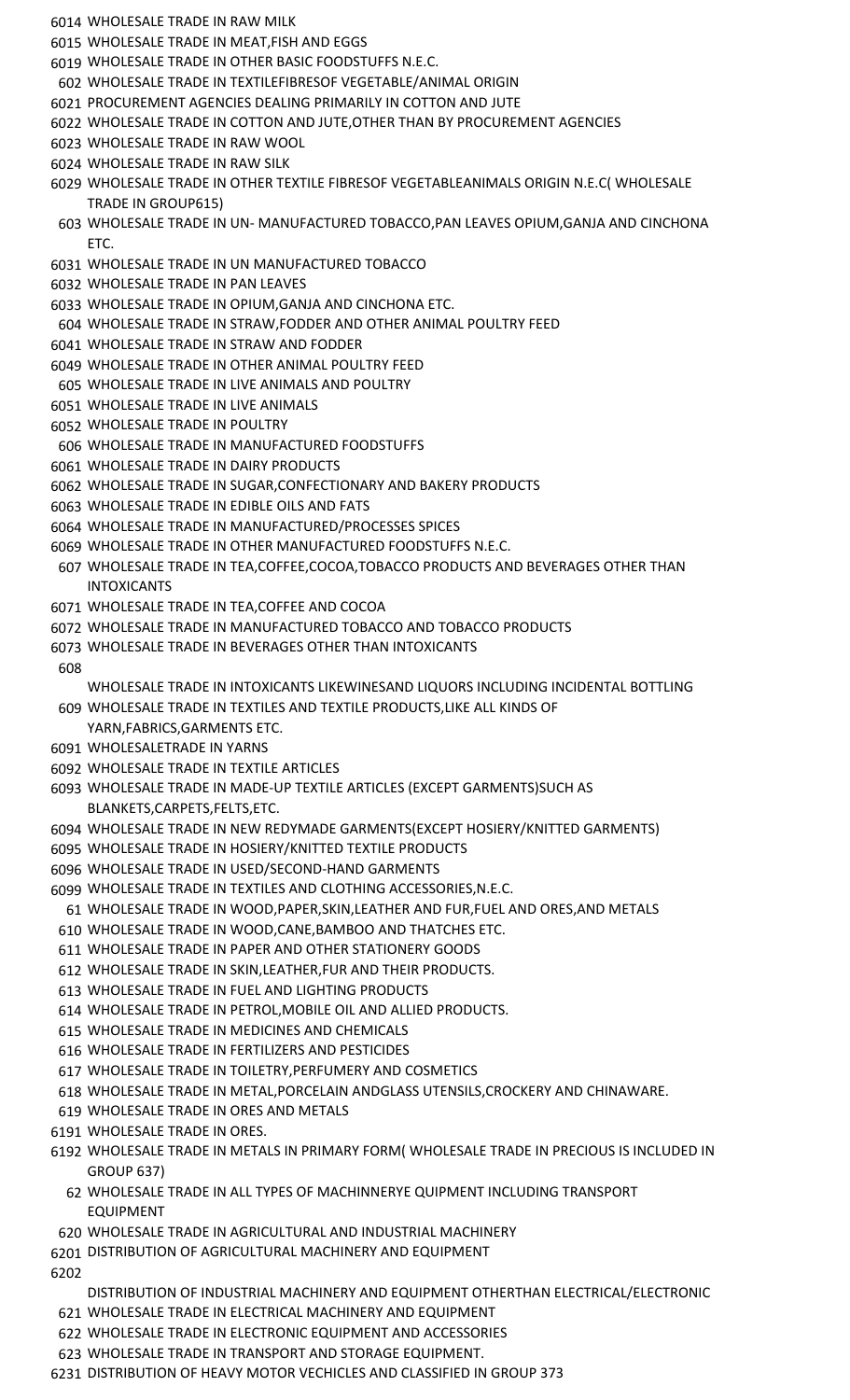DISTRIBUTION OF MOTOR VEHICLES CLASSIFIED IN GROUP 374 DISTRIBUTION OF MOTOR CYCLES,SCOOTERS AND THREE WHEELER ETC.CLASSIFIED IN GROUP 375 DISTRIBUTION OF CYCLES,RICKSHAWS AND OTHER NON-MECHANICAL TRANSPORT EQUIPMENT DISTRIBUTORS OF OTHER TRANSPORT EQUIPMENT N.E.C. DISTRIBUTORS OF STORAGE EQUIPMENT. WHOLESALE TRADE NOT ELSEWHERE CLASSIFIED WHOLESALE TRADE IN FURNITURE FIXTURES WHOLESALE TRADE IN RUBBER,PLASTIC AND THEIR PRODUCTS WHOLESALE TRADE IN BUILDING MATERIALS WHOLESALE TRADE IN HARDWARE AND SANITARY FIXTURES WHOLESALE TRADE IN HOUSEHOLD EQUIPMENT,APPLIANCES N.E.C. WHOLESALE TRADE IN SCIENTIFIC,MEDICAL AND SURGICAL INSTRUMENTS WHOLESALE TRADE IN WATCHES/CLOCKS,EYEGLASSES AND SPECTACLE FRAMES WHOLESALE TRADE IN PRECIOUS METALS,STONES AND JEWELLARY WHOLESALE TRADE IN WASTES AND METAL SCRAPS WHOLESALE TRADE IN MISCELLANEOUS GOODS N.E.C. WHOLESALE TRADE IN PHOTOGRAPHIC EQUIPMENT WHOLESALE TRADE IN GAMES,TOYS AND SPORTS GOODS WHOLESALE TRADE IN OTHER GOODS N.E.C. COMMISSION AGENTS COMMISSION AGENT DEALING IN AGRICULTURAL RAW MATERIAL,LIVE ANIMALS FOOD,BEVERAGES,INTOXICANTS & TEXTILES COMMISSION AGENT DEALING IN WOOD,PAPER,SKIN,LEATHER AND FUR,FUEL,PETROLEUM,CHEMICALS ,COSMETICS COMMISSION AGENT DEALING IN MACHINERY AND EQUIPMENT OTHER COMMISSION AGENTS N.E.C. RETAIL TRADE IN FOOD AND FOOD ARTICLES,BEVERAGES,TOBACCOO AND INTOXICANTS SPECIALISED RETAIL TRADE IN CEREALS AND PULSES,TEA,COFFEE,SPICES,FLOUR AND OTHER BASIC FOOD ITEMS RETAIL TRADE IN VEGETABLS AND FRUITS RETAIL TRADE IN MEAT,FISH AND POULTRY RETAIL TRADE IN SWEETMEAT,BAKERY PRODUCTS,DAIRY PRODUCTS AND EGGS RETAIL TRADE IN AERATED WATER,SOFT DRINKS AND ICE CREAM RETAIL TRADE IN PAN,BIDI AND CIGRATTE RETAIL TRADE IN WINE AND LIQUOR,NOT CONSUMED ON THE SPOT RETAIL TRADE IN FOOD AND FOOD ARTICLES,BEVERAGES,TOBACCO AND INTOXICNTS N.E.C. RETAIL TRADE IN TEXTILES RETAIL TRADE IN TEXTILES EXCLUSIVES SHOWROOMS OF MILLS RETAIL TRADE IN TEXTILES OF HANDLOOM AND KHADI SECTOR OTHER RETAILERS DEALING IN TEXTILES OF MILL OR POWERLOOM SECTORS OTHER DEALERS IN TEXTILES N.E.C. RETAIL TRADE IN READYMADE GARMENTS,HOSIERY/KNITTED GARMENTS ETC. RETAIL TRADE IN HOSIERY GOODS RETAIL TRADE IN READYMADE GARMENTS EXCEPT HOSIERY GOODS RETAIL TRADE IN SECOND-HAND GARMENTS RETAIL TRADE IN FUELS AND OTHER HOUSEHOLD UTILITIES AND DURABLES RETAIL TRADE IN FIREWOOD,COAL,KEROSENE OIL AND COOKING GASES RETAIL TRADE IN FIREWOOD,COAL AND CINDER COAL DUST RETAIL TRADE IN KEROSENE OIL RETAIL TRADE IN COOKING GASES RETAIL TRADE IN FOOTWEAR RETAIL TRADE IN CROCKERY,GLASS-WARE AND PLASTIC WARE RETAIL TRADE IN CROCKERY AND GLASSWARE (INCLUDING MELAMINE CROCKERY) RETAIL TRADE IN PLASTIC WARES RETAIL TRADE IN UTENSILS RETAIL TRADE IN FURNITURE RETAIL TRADE IN ELECTRIC/ELECTRONIC EQUIPMENT(INCLUDING WATCHES AND CLOCKS) RETAIL TRADE IN HOUSEHOLD ELECTRIC EQUIPMENT AND APPLIANCES (AIRCONDITIONERS,REFRIGERtors&room-coolers) RETAIL TRADE IN AUDIO/VIDEO HOUSEHOLD EQUIPMENT(TV SETS,TRANSISTORS,VCRS ETC) RETAIL TRADE IN WATCHS AND CLOCKS RETAIL TRADE IN PHOTOGRAPHIC EQUIPMENT(CAMERAS PHOTO-FILMS,ETC)

RETAIL TRADE IN OTHER ELECTRIC AND ELECTRONIC GOODS NEC

RETAIL TRADE IN JEWELLERY

RETAIL TRADE IN FUEL AND OTHER HOUSEHOLD UTILITIES AND DURABLES NEC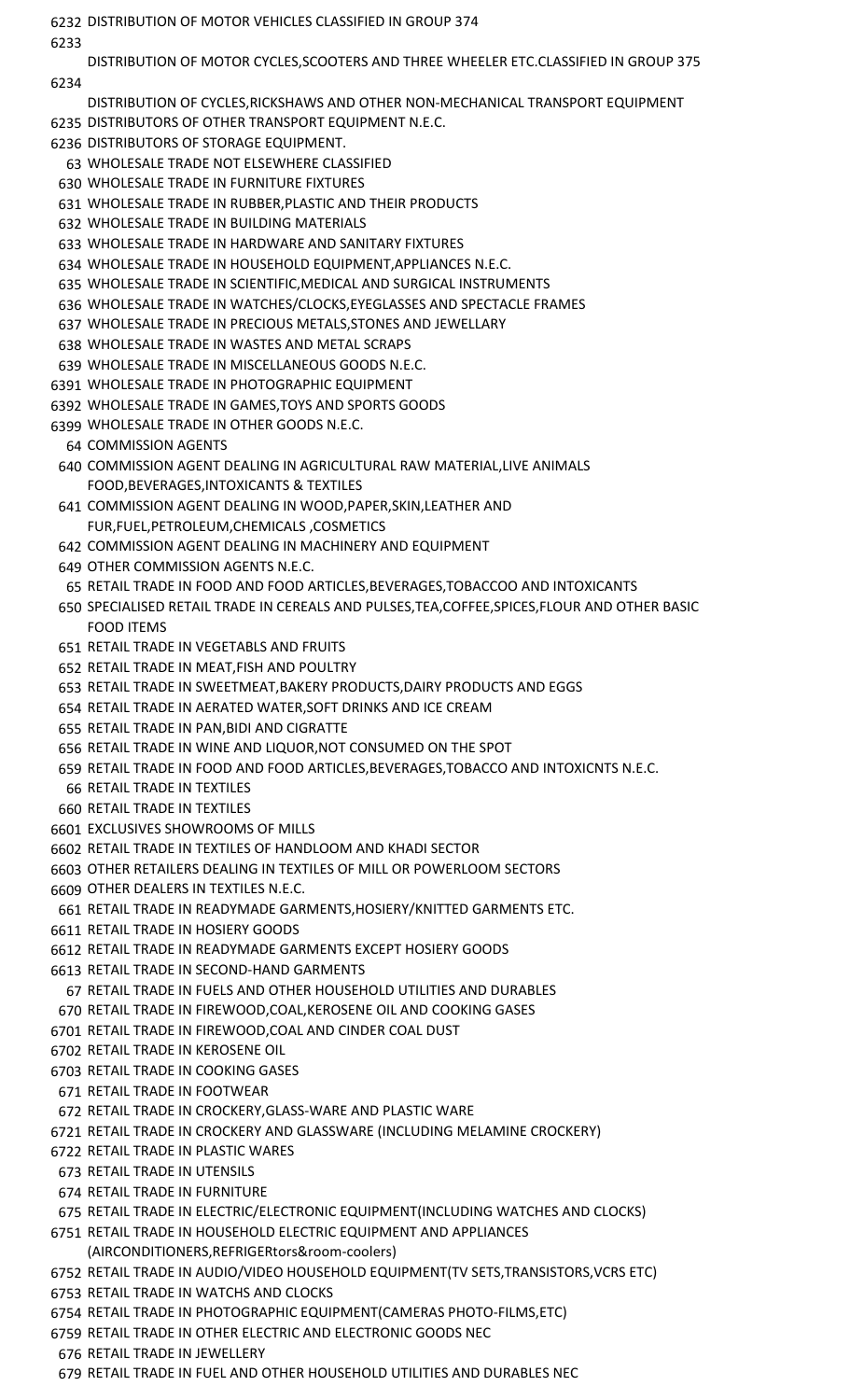- RETAIL TRADE IN GAS STOVES AND OTHER COOKING APPLIANCES RETAIL TRADE IN SEWING AND KNITTING MACHINES RETAIL TRADE IN OTHER HOUSEHOLD UTILITIES AND DURABLES NEC RETAIL TRADE NOT ELSEWHERE CLASSIFIED RETAIL TRADE IN BOOKS,MAGAZINES & STATIONERY(DISTRIBUTION OF NEWSPAPERS) RETAIL TRADE IN AGRICULTURAL INPUTS,VIZ.SEEDS,FERTILIZERS & PESTICIDES RETAIL TRADE IN MOTOR FUELS RETAIL TRADE IN BUILDING MATERIALS RETAIL TRADE IN AGRICULTURAL MACHINERY AND EQUIPMENT RETAIL TRADE IN INDUSTRIAL MACHINERY AND EQUIPMENT ELECTRICAL AND NON-ELECTRICAL RETAIL TRADE IN TRANSPORT EQUIPMENT RETAIL TRADE IN PHARMACEUTICAL,MEDICAL AND ORTHOPAEDIC GOODS NON-SPECIALISED RETAIL TRADE INCLUDING NON-STORE RETAIL TRADE SUPER BAZARS AND OTHER CO-OPERATIVE STORES FAIR PRICE SHOPS GENERAL STORES RETAIL SALE VIA MAIL ORDER HOUSES RETAIL SALE VIA STALLS AND MARKETS RETAIL SALE VIA HOUSE-TO-HOUSE OR OTHERAMBULANTSALES OTHER NON-STORE RETAIL SALES NEC OTHER NON-SPECIALISED RETAIL TRADE NEC RETAIL TRADE NEC RETAIL TRADE IN SUN-GLASSES,SPECTACLE FRAMES,ETC JUNK SHOPS(WASTE ARTICLES,ETC) OTHER RETAIL TRADE NEC RESTAURANTS AND HOTELS RESTAURANTS,CAFES AND OTHER EATING AND DRINKING PLACES (THIS GROUP INCLUDES SALES OF PREPARES FOODS) HOTELS,ROOMING HOUSES,CAMPS AND OTHER LODGING PLACES TRANSPORT,STORAGES AND COMMUNICATION LAND TRANSPORT RAILWAY TRANSPORT PASSANGER TRANSPORT BY BUS(INCLUDING TRAMWAYS) PASSENGER TRANSPORT BY MOTOR VEHICLES OTHER THAN BY BUS FREIGHT TRANSPORT BY MOTOR VEHICLES PASSENGER OR FREIGHT TRANSPORT VIA HACKNEY-CARRIAGES BULLOCK-CARTS,EKKAS,TONGAS ETC. TRANSPORT VIA ANIMALS LIKE HORSES,ELEPHANTS,MULES,CAMELS.ETC. TRANSPORT BY MAN(INCLUDING RICKSHAW PULLER,HANDCART PULLERS,PORTERS,COOLIES,ETC. PIPE-LINE TRANSPORT SUPPORTING SERVICES TO LAND TRANSPORT,HIGHWAY BRIDGES,TOLL ROADS,VEHICULAR TUNNELS AND PARKING ETC. 0THER LAND TRANSPORT ROPEWAYS OTHER LAND TRANSPORT N.E.C. WATER TRANSPORT OCEAN AND COASTAL WATER TRANSPORT INLAND WATER TRANSPORT SUPPORTING SERVICES TO WATER-TRANSPORT,MAINTENANCE OF PIERS,DOCKS,PILOTAGE,LIGHT HOUSES ETC. AIR TRANSPORT AIR TRANSPORT CARRIERS (OF PASSENGERS NAD FREIGHT) SUPPORTING SERVICES OF AIR TRANSPORT,AIRPORTSFLYING FACILITIES,RADION BEACONS,FLYING CONTROL CENTRES SERVICES INCINDENTAL TO TRANSPORT NOT ELSEWHERE CLASSIFIED CARGO HANDLING INCIDENTAL TO LAND TRANSPORT CARGO HANDLING INCIDENTAL TO WATER TRANSPORT CARGO HANDLING INCIDENTAL TO AIR TRANSPORT RENTING AND LEASING OF MOTOR VEHICLES,WITHOUT OPERATOR FOR PASSENGER TRANSPORT(GROUP 850)
- RENTING AND LEASING OF MOTOR VEHICLES,WITHOUT OPERATOR FOR FREIGHT TRANSPORT
- RENTING AND LEASING OF AIR CRAFT
- RENTING AND LEASING OF SHIPS
- ACTIVITIES OF TOURIST AND TRAVEL AGENTS
- ACTIVITIES OF TRANSPORT AGENTS OTHER THAN TOURIST AND TRAVEL AGENTS
- OTHER SERVICES INCIDIENTAL TO TRNASPORT N.E.C.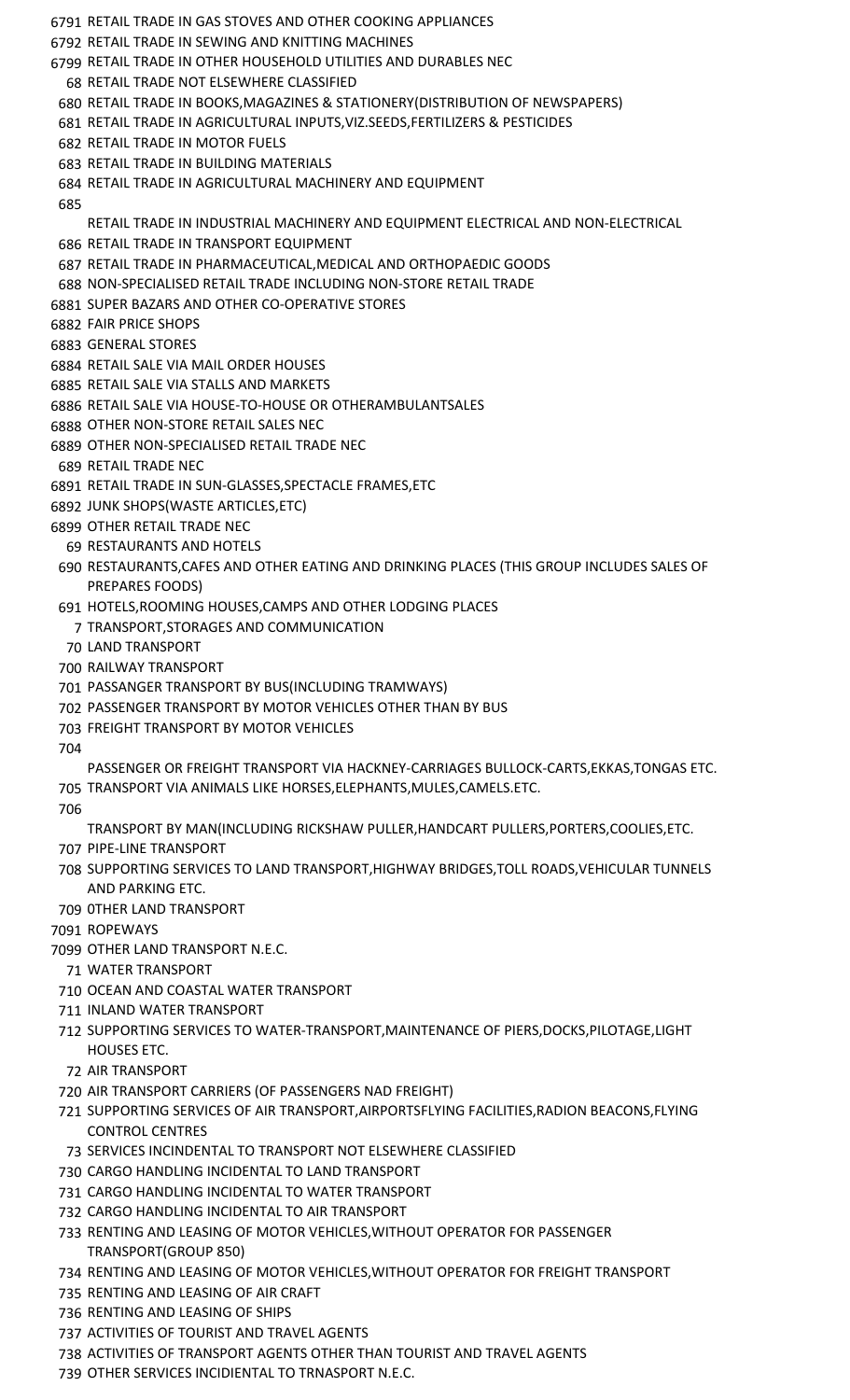- STORAGE AND WAREHOUSING SERVICES
- WAREHOUSING OF AGRICULTURAL PRODUCTS WITHOUT REFRIGERATION
- WAREHOUSING OF AGRICULTURAL PRODUCTS WITH(COLD STORAGE)
- STORAGE AND WAREHOUSING SERVICES NEC (FURNITURE,GAS,AUTOMOBILES,OILCHEMICAL&TEXTTILES) COMMUNICATION SERVICES
- POSTAL ,TELEGRAPHIC,WIRELESS AND SIGNAL COMMUNICATION SERVICES
- COURIER ACTIVITIES OTHER THAN POST(PICKING & DELIVERY OF MAILTYPE & LETTERS,SMALL PARCELS AND PACKAGES)
- TELEPHONE COMMUNICATION SERVICES
- COMMUNICATION SERVICES NEC
	- FINANCING,INSURANCE,REAL ESTATE AND BUSINESS SERVICES
- BANKING ACTIVITIES,INCLUDING FINANCIAL SERVICES
- DEPOSIT ACTIVITIES(CENTRAL BANKS,COMMERICAL BANKS,SAVING BANKS,SAVING AND LOAN ASSOCIATION )
- OTHER CREDIT ACTIVITIES(THISGROUP INCLUDES ACTIVITIESOF SUCH UNITS WHOSE CHIEF ACTIVITIES ISMAKING LOANS)
- FINANCIAL LEASING COMPANIES ACTIVITIES
- HOUSING FINANCE COMPANIES ACTIVITIES
- COMERCIAL LOAN COMPANIES ACTIVITIES
- OTHER CREDIT ACTIVITIES NEC(UN-INCORPORATED FINANCIAL INSTITUTIONS ARE CLASSIFIED IN GROUP 802 )
- OTHER BANKING ACTIVITIES
- MUTUAL-BENEFIT FINANCIAL COMPANIES
- CHIT FUND COMPANIES
- TRUST COMPANIES
- NON-OPERATING FINANCIAL HOLDING COMPANIES
- OTHER BANKING ACTIVITIES NEC (PROVIDENT & INSURANCE SERVICES ARE CLASSIFIED IN DIVISION 81)
- SECURITIES DEALING ACTIVITIES (BROKERS,DEALERS&AND CENTRAL EXCHANGINGDEALING IN ALL KINDS OG NEGOTIABLE INSTUMENTS)
- FINANCIAL SERVICES OTHER THAN SECURITIES DEALING ACTIVITIES
- INVESTMENT REACHER AND COUNSELLING ACTIVITIES
- OTHER FINANCIAL SERVICES NEC
	- PROVIDENT AND INSURANCE SERVICES
- PROVIDENT SERVICES
- PROVIDENT SERVICES MANAGED BY GOVT.
- PROVIDENT SERVICES MANAGE BY NON-GOVT.INSTITUTIONS
- INSURANCE CARRIERS LIFE
- DEPOSIT/CREDIT GUARANTY INSURANCE SERVICES
- INSURANCE CARRIERS OTHER THAN LIFE SUCH AS FIRE,MARINE ACCIDENT,HEALTH INCLUDING AGENTS,VALUERS ETC)
- REAL ESTATE ACTIVITIES
- PURCHASE,SALE,LETTING AND OPERATING OF RESIDENTIAL NON-RESIDENTIAL BUILDINGS,DEVELOPING &SUBDIVIDING ESTATE INTO LOTS
- PURCHASE,SALE,LETTING & OPERTING OF REAL ESTATE-RESIDENTIAL AND NON-RESIDENTIAL BUILDING
- DEVELOPING AND SUBDIVIDING REAL ESTATEINTO LOTS
- LESSORS OF REAL PROPERTY
- REAL ESTATE AGENTSBROKERS AND MAMAGERS ENGAGED INRENTING, BUYING AND SELLING,MANAGING &APPRAISING REAL ESTATE
	- LEGAL SERVICES
- LEGAL SERVICES SUCHAS THOSE RENDERED BY ADVOCATES,BARRISTERS,SOLICITORS,MUKATIARS,ETC
- OPERATION OFLOTTERIES
- BULK PURCHASE AND SALE OF LOTTERY TICKETS
- SALE OF LOTTERY TICKETS TO INDIVIDUALS
- RENTING AND LEASING(FINANCIAL LEASING IS CLASSIFIEDIN FINANCIAL ACTIVITIES)NOT ELSEWHERE CLASSIFIED
- RENTING OF TRANSPORT EQUIPMENT WITHOUT OPERATOR NEC
- RENTING OF CYCLES,RICKSHAWS AND OTHER NON-MOTORISED TRANSPORT EQUIPMENT
- RENTING OF MOTOR CYCLES,SCOOTERS AMD MOPEDS
- RENTING OF OTHER TRANSPORT EQUIPMENT NEC (IN GROUP 854)
- RENTING OF AGRICULTURAL MACHINERY AND EQUIPMENT WITHOUT OPERATOR
- RENTING OF OFFICE ACCOUNTING AND COMPUTING MACHINERY AND EQUIPMENT,WITHOUT OPERATOR(IN GROPU 892)
- RENTING OF OTHER INDUSTRIAL MACHINERY AND EQUIPMENT (THIS GROUP INCLUDES OFALL KINDOF MACHINERY WHICH IS USED AS INVESTMENT GOODS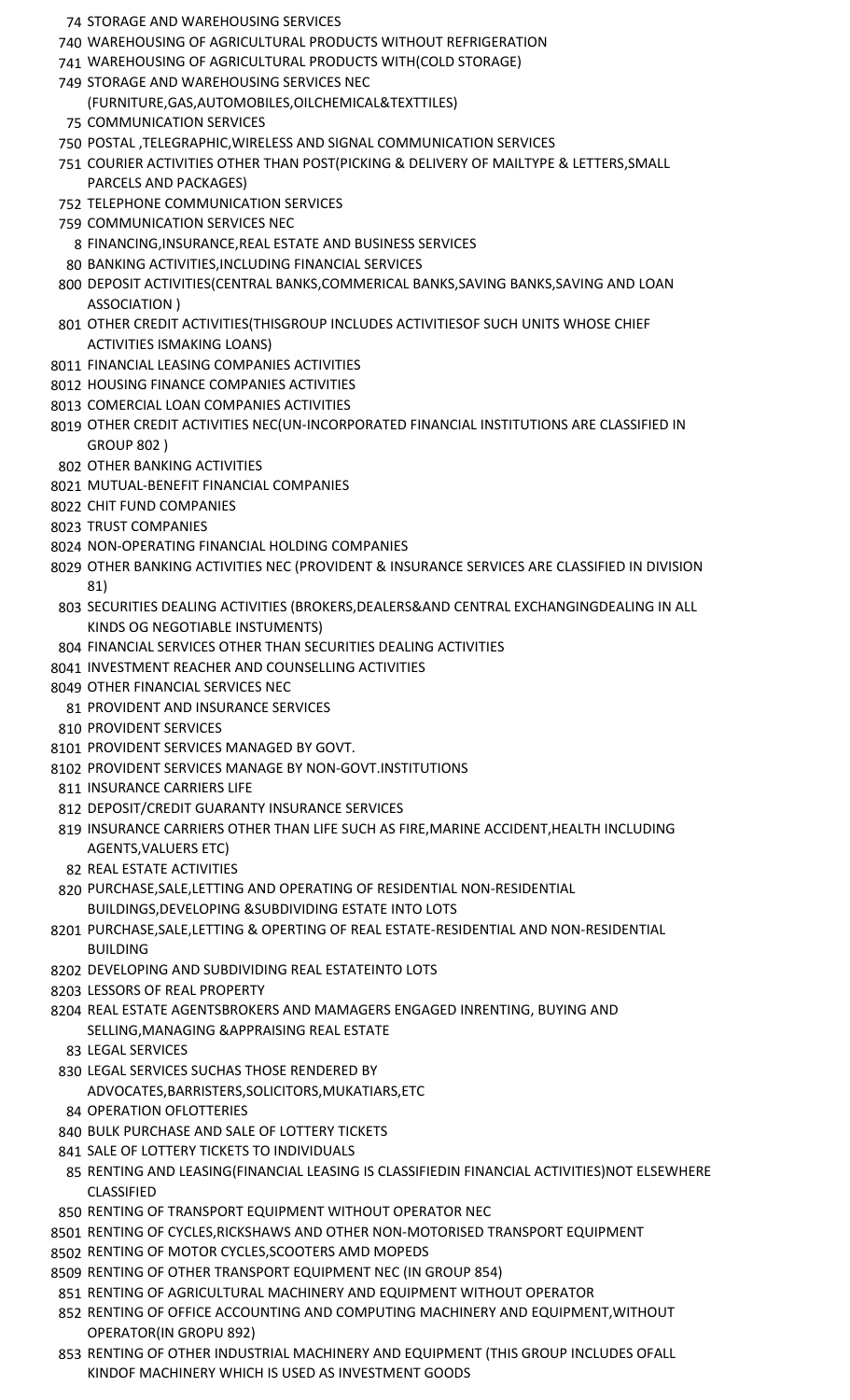- RENTING OF PERSONAL AND HOUSEHOLD GOODS(CLASSIFIED IN GROUP 956) BUSINESS SERVICES NOT ELSEWHERE CLASSIFIED AUCTIONEERING SERVICES ACCOUNTING BOOK-KEEPING AND AUDITING ACTIVITIES INCLUDING TAX CONSULTANCY SERVICES DATA PROCESSING,SOFTWARE DEVELOPMENT AND COMPUTER CONSULTANCY SERVICES COMPUTER CONSULTANCY SERVICES(COMPUTER HARDWARE ANALYSIS AND DESIGN,SHOULD BE DONE ON A FEE OR CONTRACT BASIS) SOFTWARE SUPPLY SERVICES(ANALYSIS OF USER'S NEEDS AND PROBLEMS AND OFFERING THA MOST ECONOMICAL SOLUTION) DATA PROCESSING SERVICES(PROVISION OF SUCH SERVICES ON AN HOURLY OR TIME-SHARE BASIS;ON A FEE OR CONTRACT BASIS) DATA BANK ACTIVITIES (THE DATA MAY BE ACCESSIBLE TO LIMITED USERS AND CAN BE SORTED ON DEMAND) BUSINESS AND MANAGEMENT CONSULTANCY ACTIVITIES PROJECT MANAGEMENT ACTIVITIES (FARM MANAGEMENT ACTIVITIES ARE CLASSIFIED IN CLASS 039.9) MARKET RESEARCH SERVICES BUSINESS AND MANAGEMENT CONSULTANCY ACTIVITIES(LEGAL ADVICE AND REPRESENTATION IS CLASSIFIED IN DIVISION 83 ARCHITECTURAL AND ENGINEERING AND OTHER TECHNICAL CONSULTANCY ACTIVITIES TECHNICAL TESTING AND ANALYSIS SERVICES(THIS GROUP INCLUDES TESTINGOF ALL TYPES OF MATERIALS & PRODUCTS ADVERTISING PRESS AGENCY ACTIVITIES.(THIS GROUP INCLUDES NEWS SYNDICATE AND NEWS AGENCY NEWS REPORTERS ETC.) RECRUITMENT AND PROVISION OF PERSONNEL OTHER BUSINESS SERVICES N.E.C. DETECTIVE AND PROTECTIVE SERVICES BUILDING CLEANING SERVICES PACKAGING SERVICES(PACKING ACTIVITIES INCIDENTAL TO TRANSPORT ARE CLASSIFIED IN DIVISION 73) FASHION DESIGNING SERVICES PHOTOSTAT,BLUE-PRINTING,XEROXING-COPYING OF DOCUMENTS AND CYCLOSTYLING SERVICES SERVICES RENDERED BY LIAISON OFFICES OTHER BUSINESS SERVICES N.E.C. COMMUNITY,SOCIAL AND PERSONAL SERVICES PUBLIC ADMINISTRATION AND DEFENCE SERVICES PUBLIC SERVICES IN THE UNION GOVT.INCLUDING DEFENCE SERVICES PUBLIC SERVICES IN STATE GOVT.INCLUDING POLICE SERVICES PUBLIC SERVICES IN LOCAL BODIES,DEPARTMENTSAND OFFICES ENGAGED IN ADMINISTRATION PUBLIC SERVICES IN QUASI-GOVT.BODIES SANITARY SERVICES SANITATION,GABRAGEAND SEWAGE DISPOSAL,DRAINAGE SYSTEM,WORK CONNECTED WITH PUBLIC HEALTH & SANITATION EDUCATION,SCIENTIFIC AND RESEARCH SERVICES EDUCATIONAL SERVICES RENDERED BY TECHNICAL OR VOCATIONAL COLLEGES,SCHOOLS AND OTHER INSTITUTIONS EDUCATIONAL SERVICES RENDERED BY NON-TECHNICAL COLLEGES,SCHOOLS,UNIVERSITIES AND OTHER INSTITUTIONS RESEARCH AND SCIENTIFIC SERVICES NOT CLASSIFIED ELSEWHEREAND MEDICAL RESEARCH ORGANISATIONS ETC. HEALTH AND MEDICAL SERVICES HEALTH AND MEDICAL SERVICES RENDERED BY,HOSPITAL,DISPENSARIES,NURSING HOME,MATERNAL AND CHILD WELFARE,ETC HEALTH AND MEDICAL SERVICES ETC.-ALLOPATHIC HEALTH AND MEDICAL SERVICES ETC.-AYURVEDIC HEALTH AND MEDICAL SERVICES ETC.-UNANI HEALTH AND MEDICAL SERVICES ETC.-HOMOEOPATHIC HEALTH AND MEDICAL SERVICES ETC.-N.E.C. VETERINARY SERVICES (INCLUDING BIRDS HOSPITAL) COMMUNITY SERVICES RELIGIOUS SERVICES RENDERED BT ORGANISATIONS OR INDIVIDUALS WELFARE OF THE COMMUNITY,RELIEF SOCIETIES,CRECHES,HOMES FOR THE AGED AND PHYSICALLY HANDICAPPED ETC.
- SERVICES RENDERED BY BUSINESS,PROFESSIONAL AND LABOUR ORGANISATIONS N.E.C.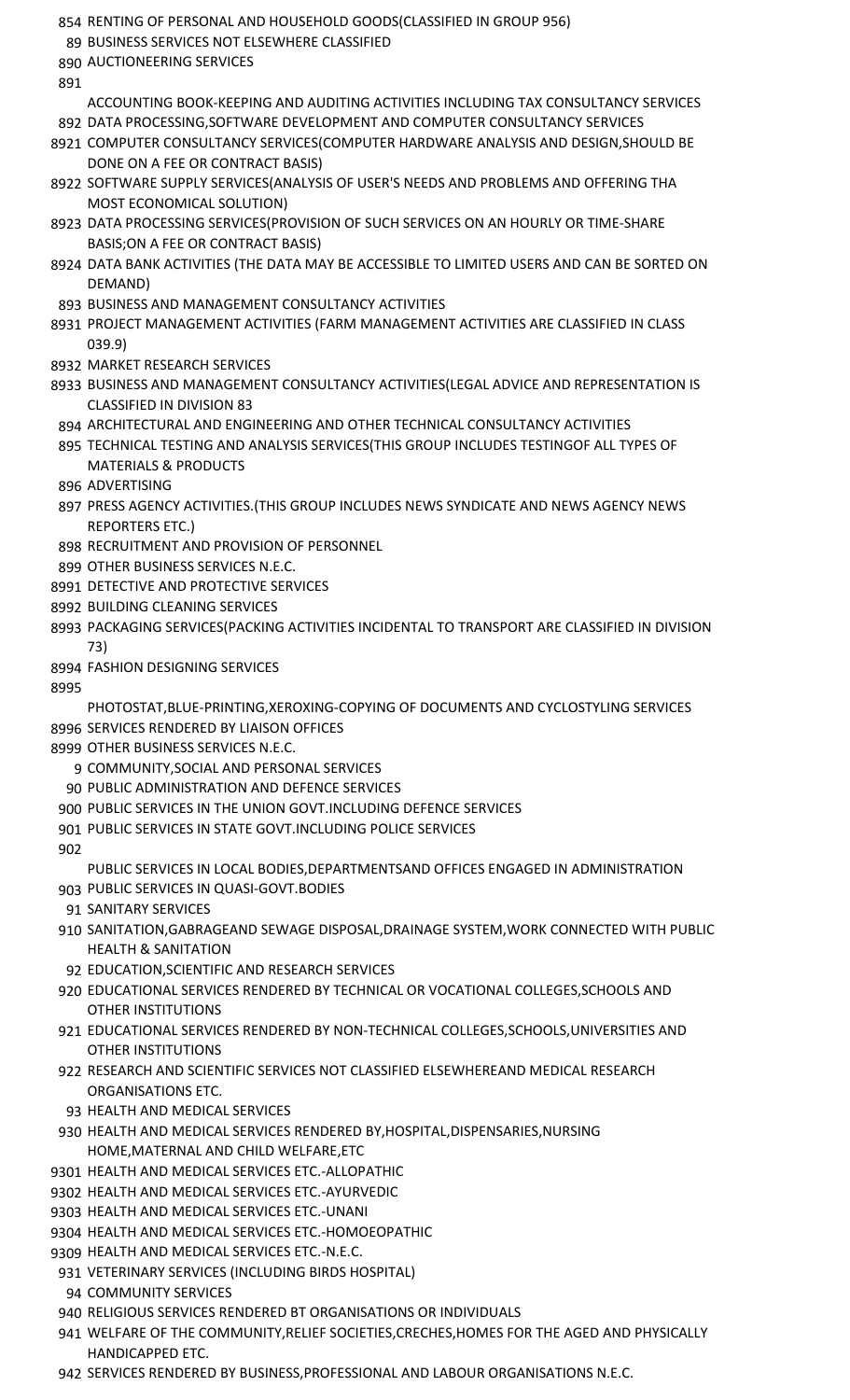- SERVICES RENDERED BY COOPERATIVE SOCIETIES N.E.C.
- COMMUNITY SERVICES N.E.C.
- 95 RECREATIONAL AND CULTURAL SERVICES
- MOTION PICTURE AND VIDEO FILM PRODICTION
- MOTION PICTURE DISTRIBUTION AND PROJECTION SERVICES
- STATE PRODUCTION AND RELATED SERVICES
- AUTHORS,MUSIC COMPOSERS,SINGERS,DANCERS,MAGICIANS AND OTHER INDEPENDENT ARTISTES N.E.C.
- RADIO AND TELEVISION BROADCASTING AND RELATED SERVICES
- OPERATION OF CIRCUSES AND RACE TRACKS
- LIBRARIES,MUSEUMS,POTANICAL AND ZOOLOGICAL GARDENS,ZOOS,GAME SANCTURIES ETC.
- LIBRARIES AND INFORMATION CENTRE
- MUSEUMS
- BOTANICAL AND ZOOLOGICAL GARDEN
- ZOOS
- GAME SANCTURIES
- PLANETORIA
- RUNNING OF CROCODILE,TURTLE AND SNAKE FARMS FOR PRESERVATION OF THE SPECIES
- AUDIO AND VIDEO CASSETTE LIBRARIES
- VIDEO PARLOURS,ELECTRONIC GAMES AND OTHER AMUSEMENTS CENTRES NEC.
- RECREATIONAL SERVICES N.E.C.
- GYMNASIA
- OTHER RECREATIONAL SERVICES, OPERATION OF LIGHT AND SOUND SHOWS AND ORGANISING OF FESTIVALS ETC.
	- PERSONAL SERVICES
- DOMESTIC SERVICES
- LAUNDRY,CLEANING AND DYEING SERVICES
- HAIR DRESSING BY BARBERS,HAIR DRESSING SALOONS AND BEAUTY SHOPS ETC
- PORTRAIT AND COMMERCIAL PHOTOGRAPHIC STIDIES
- TAILORING ASTABLISHMENTS
- PERSONAL SERVICES N.E.C.
- REPAIR SERVICES
- REPAIR OF FOOTWEAR AND OTHER LEATHER GOODS
- REPAIR OF HOUSEHOLD ELECTRICAL APPIIANCES
- REPAIR OF TV,VCR,RADIO,TRANSISTOR,TAPE-RECORDER,REFRIGERATOR & OTHER ELECTRONIC APPLIANCES
- REPAIR OF WATCHES,CLOCKS AND JEWELLERY
- REPAIR OF MOTOR VEHICLES AND MOTOR CYCLES EXCEPT TRUCKS,LORRY AND OTHER HEAVY VEHICLES
- REPAIR OF BICYCLES AND CYCLE RICKSHAWS
- REPAIR ENTERPRISES N.E.C.
- INTERNATIONAL AND OTHER EXTRA TERRITORIAL BODIES
- INTERNATIONAL AND OTHER EXTRA TERRITORIAL BODIES
- SERVICES NOT ELSEWHERE CLASSIFIED
- SERVICES NOT ELSEWHERE CLASSIFIED